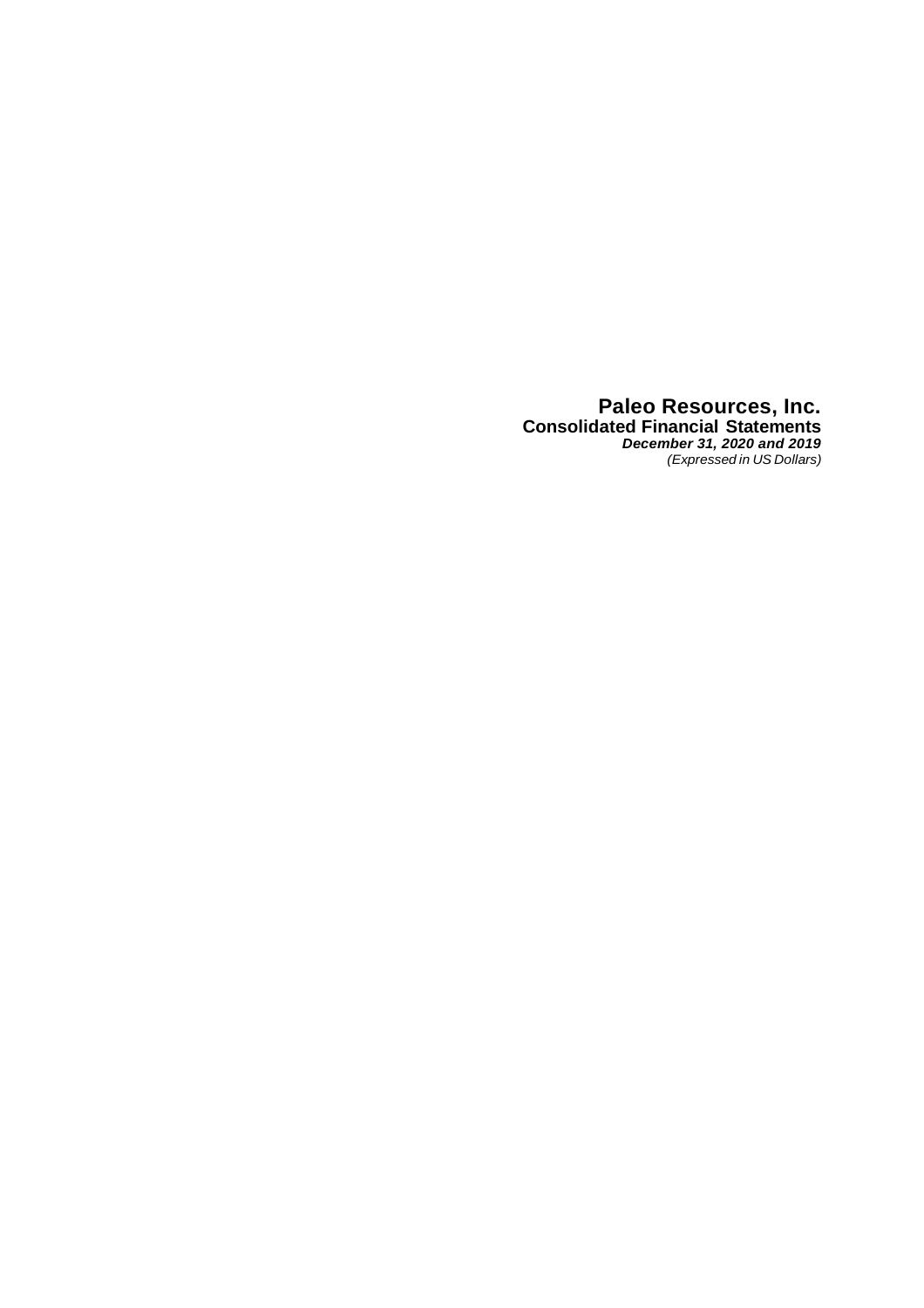# **REPORT OF INDEPENDENT REGISTERED PUBLIC ACCOUNTING FIRM**

To the Shareholders and Board of Directors of Paleo Resources, Inc.

# *Opinion on the Financial Statements*

We have audited the accompanying consolidated balance sheets of Paleo Resources, Inc. and its subsidiaries (collectively, the "Company") as of December 31, 2020 and 2019, and the related consolidated statements of operations and comprehensive income (loss), changes in shareholders' equity (deficit), and cash flows for the years then ended, and the related notes (collectively referred to as the "financial statements"). In our opinion, the financial statements present fairly, in all material respects, the financial position of the Company as of December 31, 2020 and 2019, and the results of their operations and their cash flows for the years then ended, in conformity with accounting principles generally accepted in the United States of America.

#### *Going Concern Matter*

The accompanying financial statements have been prepared assuming that the Company will continue as a going concern. As discussed in Note 1 to the financial statements, the Company has suffered recurring losses from operations and has a net capital deficiency that raises substantial doubt about its ability to continue as a going concern. Management's plans in regard to these matters are also described in Note 1. The financial statements do not include any adjustments that might result from the outcome of this uncertainty.

# *Basis for Opinion*

These financial statements are the responsibility of the Company's management. Our responsibility is to express an opinion on the Company's financial statements based on our audits. We are a public accounting firm registered with the Public Company Accounting Oversight Board (United States) ("PCAOB") and are required to be independent with respect to the Company in accordance with the U.S. federal securities laws and the applicable rules and regulations of the Securities and Exchange Commission and the PCAOB.

We conducted our audits in accordance with the standards of the PCAOB and in accordance with auditing standards generally accepted in the United States of America. Those standards require that we plan and perform the audits to obtain reasonable assurance about whether the financial statements are free of material misstatement, whether due to error or fraud. The Company is not required to have, nor were we engaged to perform, an audit of its internal control over financial reporting. As part of our audits we are required to obtain an understanding of internal control over financial reporting but not for the purpose of expressing an opinion on the effectiveness of the Company's internal control over financial reporting. Accordingly, we express no such opinion.

Our audits included performing procedures to assess the risks of material misstatement of the financial statements, whether due to error or fraud, and performing procedures that respond to those risks. Such procedures included examining, on a test basis, evidence regarding the amounts and disclosures in the financial statements. Our audits also included evaluating the accounting principles used and significant estimates made by management, as well as evaluating the overall presentation of the financial statements. We believe that our audits provide a reasonable basis for our opinion.

*/s/ MaloneBailey, LLP* [www.malonebailey.com](http://www.malonebailey.com/) We have served as the Company's auditor since 2019. Houston, Texas June 17, 2021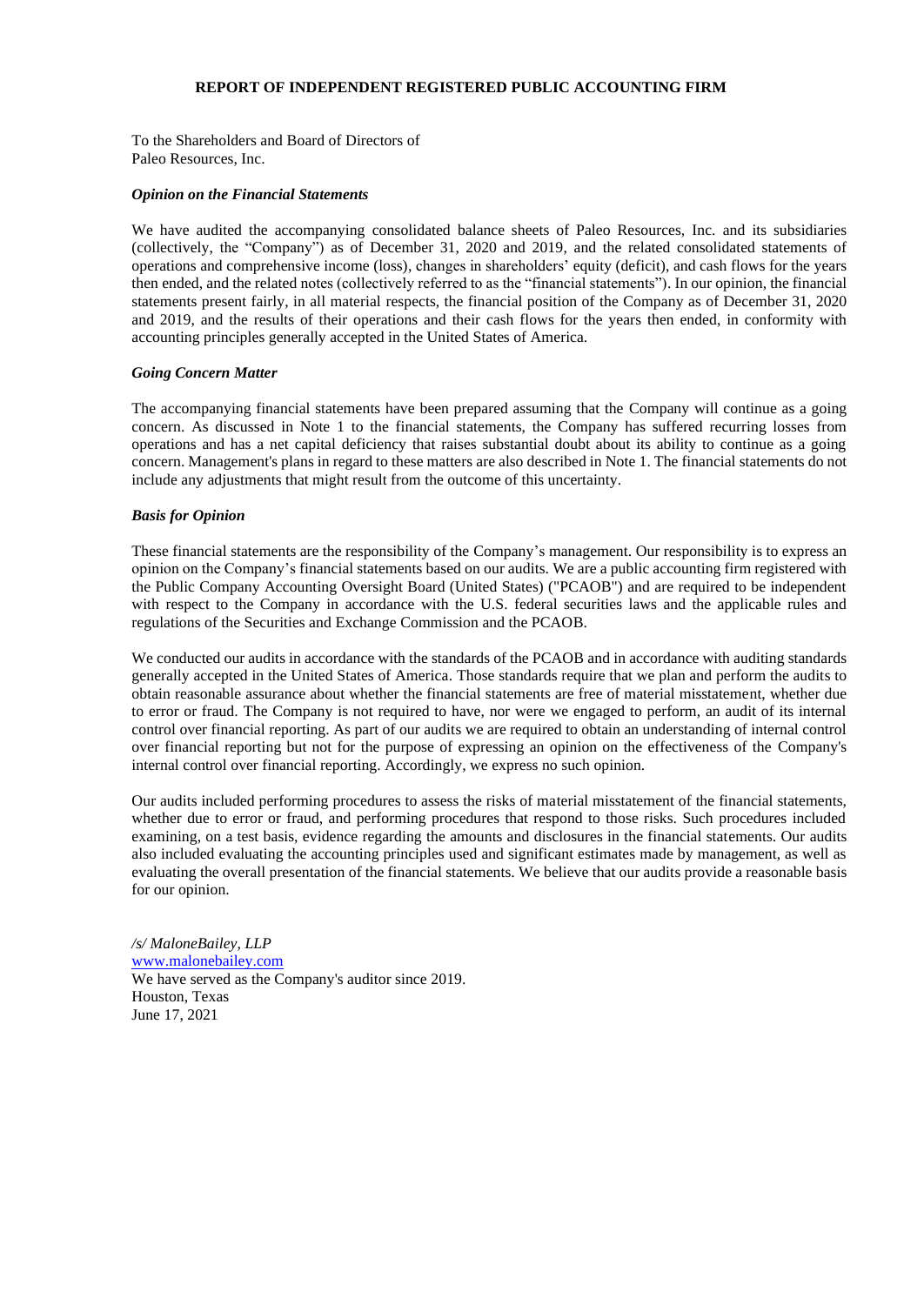**Paleo Resources, Inc.** 

**Consolidated Balance Sheets**

*(Expressed in US Dollars)* **As at**

|                                                                                                                         | December 31,<br>2020<br>\$ | December 31,<br>2019<br>\$ |
|-------------------------------------------------------------------------------------------------------------------------|----------------------------|----------------------------|
| <b>ASSETS</b>                                                                                                           |                            |                            |
| <b>Current assets</b>                                                                                                   |                            |                            |
| Cash and cash equivalents                                                                                               | 147,189                    | 235,263                    |
| Accounts receivable<br><b>Related parties</b>                                                                           | 9,253                      |                            |
| Third parties                                                                                                           | 31,626                     | 33,162                     |
| Prepaid expenses and deposits                                                                                           | 30,291                     | 73,282                     |
|                                                                                                                         | 218,359                    | 341,707                    |
| Deposit (Note 4)                                                                                                        | 247,893                    | 240,729                    |
| Goodwill                                                                                                                | 439,458                    |                            |
| Oil and gas properties, successful efforts method (Note 5)                                                              |                            |                            |
| Proved properties, net                                                                                                  | 969,568                    | 1,325,860                  |
| Unproved properties                                                                                                     |                            | 8,620,615                  |
| <b>TOTAL ASSETS</b>                                                                                                     | 1,875,278                  | 10,528,911                 |
| <b>LIABILITIES</b>                                                                                                      |                            |                            |
| <b>Current liabilities</b>                                                                                              |                            |                            |
| Accounts payable and accrued liabilities                                                                                |                            |                            |
| <b>Related parties</b><br>Third parties                                                                                 | 1,457,188<br>760,220       | 986,123<br>749,804         |
| Deferred management fee - related parties                                                                               | 65,466                     |                            |
| Loans payable (Note 6)                                                                                                  |                            |                            |
| <b>Related parties</b>                                                                                                  | 3,621,710                  | 2,993,591                  |
| Third parties                                                                                                           | 300,000                    | 300,000                    |
| Convertible debentures (Note 7)<br>Related parties                                                                      | 505,693                    |                            |
| Third parties                                                                                                           | 1,312,445                  |                            |
|                                                                                                                         | 8,022,722                  | 5,029,518                  |
| Convertible debentures (Note 7)                                                                                         |                            |                            |
| <b>Related parties</b>                                                                                                  |                            | 470,463                    |
| Third parties                                                                                                           | 278,608                    | 1,562,137                  |
| Loans payable, third parties (Note 6)<br>Asset retirement obligations (Note 8)                                          | 174,703<br>391,748         | 316,595                    |
| <b>TOTAL LIABILITIES</b>                                                                                                | 8,867,781                  | 7,378,713                  |
|                                                                                                                         |                            |                            |
| <b>SHAREHOLDERS' EQUITY (DEFICIT)</b>                                                                                   |                            |                            |
| Class A common shares, no par, unlimited shares authorized and<br>313,179,813 and 235,286,816 issued and outstanding at |                            |                            |
| December 31, 2020 and December 31, 2019, respectively (Note 9)                                                          | 32,368,127                 | 31,729,775                 |
| Additional paid in capital                                                                                              | 3,161,109                  | 3,161,109                  |
| Accumulated other comprehensive loss                                                                                    | (810, 441)                 | (747, 330)                 |
| Accumulated deficit                                                                                                     | (41, 705, 187)             | (30, 993, 356)             |
| Total Paleo Resources, Inc.'s shareholders' equity (deficit)<br>Non-controlling interest                                | (6,986,392)<br>(6, 111)    | 3,150,198                  |
| Total equity (deficit)                                                                                                  | (6,992,503)                | 3,150,198                  |
| TOTAL LIABILITIES AND SHAREHOLDERS' EQUITY                                                                              | 1,875,278                  | 10,528,911                 |
|                                                                                                                         |                            |                            |

*The accompanying notes are an integral part of these consolidated financial statements.* 1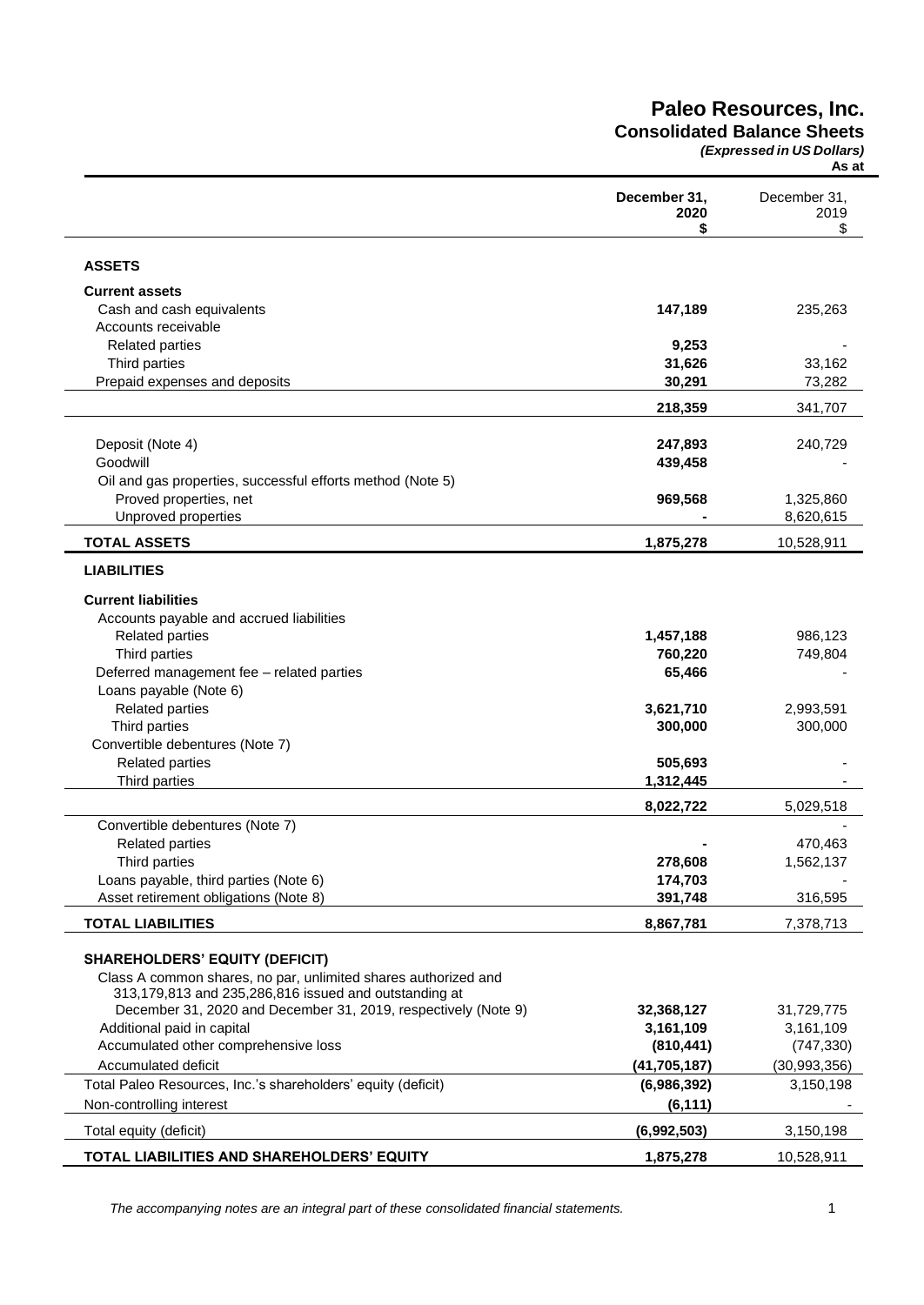Approved on behalf of the Board

*(signed) "Tom M. Crain, Jr." (signed) "Chris Pettit"*

President and Director **Director** Director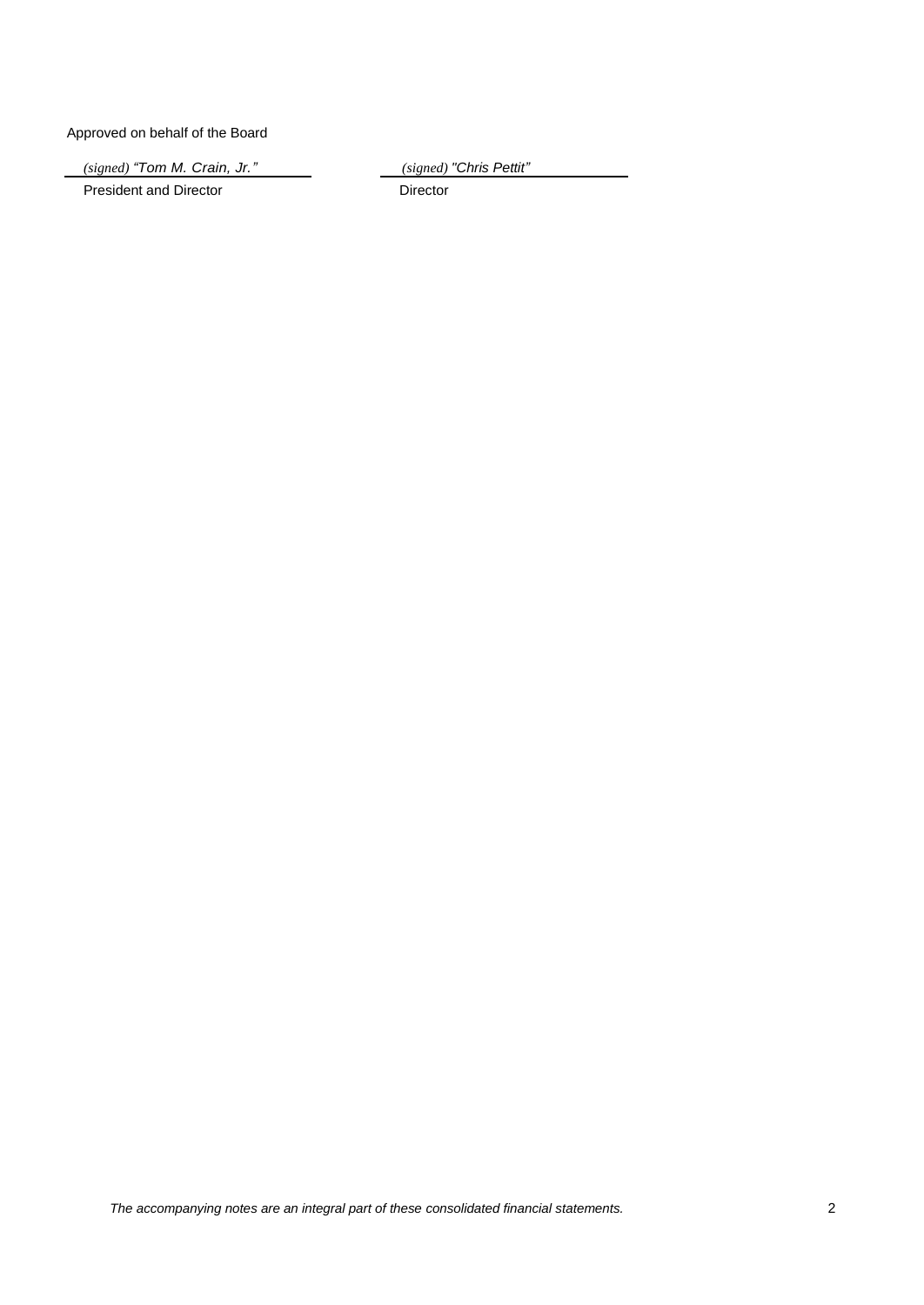# **Paleo Resources, Inc. Consolidated Statements of Operations and Comprehensive Income (Loss)**

*(Expressed in US Dollars)* **For the years ended December 31, 2020 and 2019**

|                                                                     | 2020              | 2019        |
|---------------------------------------------------------------------|-------------------|-------------|
|                                                                     | \$                | \$          |
| <b>Revenue</b>                                                      |                   |             |
| Oil and gas sales, related parties, net of royalties                | 204,709           | 178,308     |
| Oil and gas sales, third parties, net of royalties                  | 2,715             | 83,346      |
| Reimbursement revenue, related parties                              | 46,352            |             |
| Reimbursement revenue, third parties                                | 33,293            |             |
| Management fees - related parties                                   | 57,239<br>344,308 | 261,654     |
|                                                                     |                   |             |
| <b>Operating costs and expenses</b>                                 |                   |             |
| Lease operating expenses                                            | 98,425            | 254,198     |
| <b>Production taxes</b>                                             | 22,811            | 4,367       |
| General and administrative                                          | 697,946           | 821,316     |
| Depletion, depreciation, amortization and accretion (Notes 5 and 7) | 269,944           | 595,088     |
| Impairment and dry hole expense (Note 5)                            | 9,767,009         | 112,917     |
| Mining royalty and staking                                          | (1, 122)          | 72,498      |
| Total operating costs and expenses                                  | 10,855,013        | 1,860,384   |
|                                                                     |                   |             |
| Loss from operations                                                | (10, 510, 705)    | (1,598,730) |
|                                                                     |                   |             |
| Other income and (expense)                                          |                   |             |
| Interest expense                                                    | (322, 272)        | (367, 149)  |
| Foreign exchange gain                                               | 10,337            | 78,728      |
| Other income, related parties                                       | 21,289            |             |
| Gain on forgiveness of debt                                         | 72,422            | 3,353,990   |
| Gain on disposition of unproved properties                          |                   | 12,722      |
| Other income and (expense), net                                     | (218, 224)        | 3,078,291   |
|                                                                     |                   |             |
| Net income (loss)                                                   | (10, 728, 929)    | 1,479,561   |
|                                                                     |                   |             |
| Net (loss) attributable to non-controlling interest                 | (17,098)          |             |
| Net income (loss) attributable to Paleo Resources, Inc.'s           |                   |             |
| shareholders                                                        | (10,711,831)      | 1,479,561   |
|                                                                     |                   |             |
| <b>Comprehensive loss</b>                                           |                   |             |
| Foreign currency translation                                        | (63, 111)         | (145, 517)  |
|                                                                     |                   |             |
| Comprehensive income (loss) for the year                            | (10, 774, 942)    | 1,334,044   |
|                                                                     |                   |             |
| Basic and diluted net income (loss) per share (Note 11)             | (\$0.04)          | \$0.01      |
|                                                                     |                   |             |
| Weighted average number of common shares outstanding - basic        | 277,541,099       | 235,286,816 |
| Weighted average number of common shares outstanding - diluted      | 277,541,099       | 257,643,474 |

*The accompanying notes are an integral part of these consolidated financial statements*. 3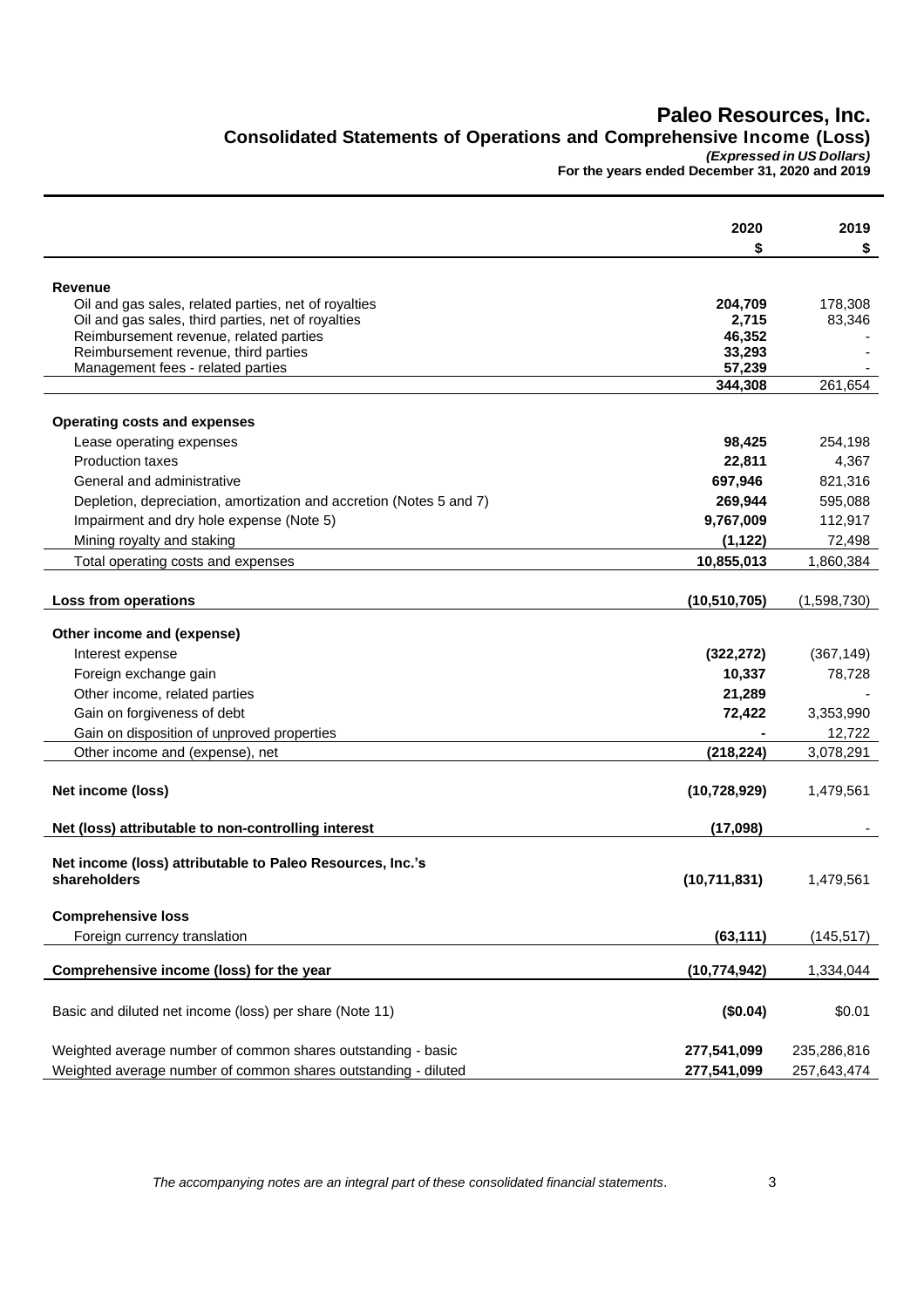# **Paleo Resources, Inc. Consolidated Statements of Cash Flows** *(Expressed in US Dollars)* **For the years ended December 31, 2020 and 2019**

|                                                                                                                               | 2020<br>\$     | 2019<br>\$    |
|-------------------------------------------------------------------------------------------------------------------------------|----------------|---------------|
| <b>CASH FLOWS FROM OPERATING ACTIVITIES</b>                                                                                   |                |               |
| Net income (loss) for the year<br>Adjustments to reconcile net income (loss) to net cash provided by<br>operating activities: | (10, 728, 929) | 1,479,561     |
| Depletion, depreciation, amortization, and accretion                                                                          | 269,944        | 595,088       |
| Impairment                                                                                                                    | 9,734,712      | 112,917       |
| Share-based compensation                                                                                                      |                | 5,957         |
| Debt discount amortization (Note 7)                                                                                           | 22,106         | 12,435        |
| Unrealized foreign exchange gain                                                                                              | (3,978)        | (209, 191)    |
| Gain on forgiveness of debt                                                                                                   | (72, 422)      | (3, 110, 629) |
| Gain on disposition of assets                                                                                                 |                | (12, 722)     |
| Changes in operating assets and liabilities                                                                                   |                |               |
| Account receivable                                                                                                            | (4, 154)       | 28,031        |
| Deferred income, related parties                                                                                              | (44, 563)      |               |
| Prepaid expenses and deposits                                                                                                 | 43,684         | (35, 936)     |
| Accounts payable and accrued liabilities                                                                                      | 180,783        | 182,077       |
| Net cash used in operating activities                                                                                         | (602, 817)     | (952, 412)    |
| <b>CASH FLOWS FROM INVESTING ACTIVITIES</b>                                                                                   |                |               |
| Deposits                                                                                                                      | (2, 324)       | (4,763)       |
| Cash from EF Resources acquisition (Note 3)                                                                                   | 27,365         |               |
| Additions to unproved oil and gas properties                                                                                  |                | (60, 581)     |
| Additions to proved oil and gas properties                                                                                    | (122, 175)     | (181, 170)    |
| Proceeds on disposition of unproved properties                                                                                |                | 25,000        |
| Net cash used in investing activities                                                                                         | (97, 134)      | (221, 514)    |
| <b>CASH FLOWS FROM FINANCING ACTIVITIES</b>                                                                                   |                |               |
| Proceeds from convertible debentures, net of issue costs                                                                      |                | 1,473,813     |
| Proceeds from related party loans payable                                                                                     | 565,619        | 1,343,000     |
| Proceeds from third party loans payable                                                                                       | 100,600        |               |
| Repayment of related party loans payable                                                                                      |                | (283,000)     |
| Repayment of third party loans payable                                                                                        |                | (100,000)     |
| Repayment of long-term debt                                                                                                   |                | (1,200,000)   |
| Distribution to noncontrolling interest                                                                                       | (3, 222)       |               |
| Net cash provided by financing activities                                                                                     | 662,997        | 1,233,813     |
| Effect of changes in foreign exchange rates on cash held in foreign<br>currencies                                             | (51, 120)      | 134,590       |
| Net increase (decrease) in cash and cash equivalents for the year                                                             | (88,074)       | 194,477       |
| Cash and cash equivalents, beginning of the year                                                                              | 235,263        | 40,786        |
| Cash and cash equivalents, end of the year                                                                                    | 147,189        | 235,263       |

*The accompanying notes are an integral part of these consolidated financial statements*. 4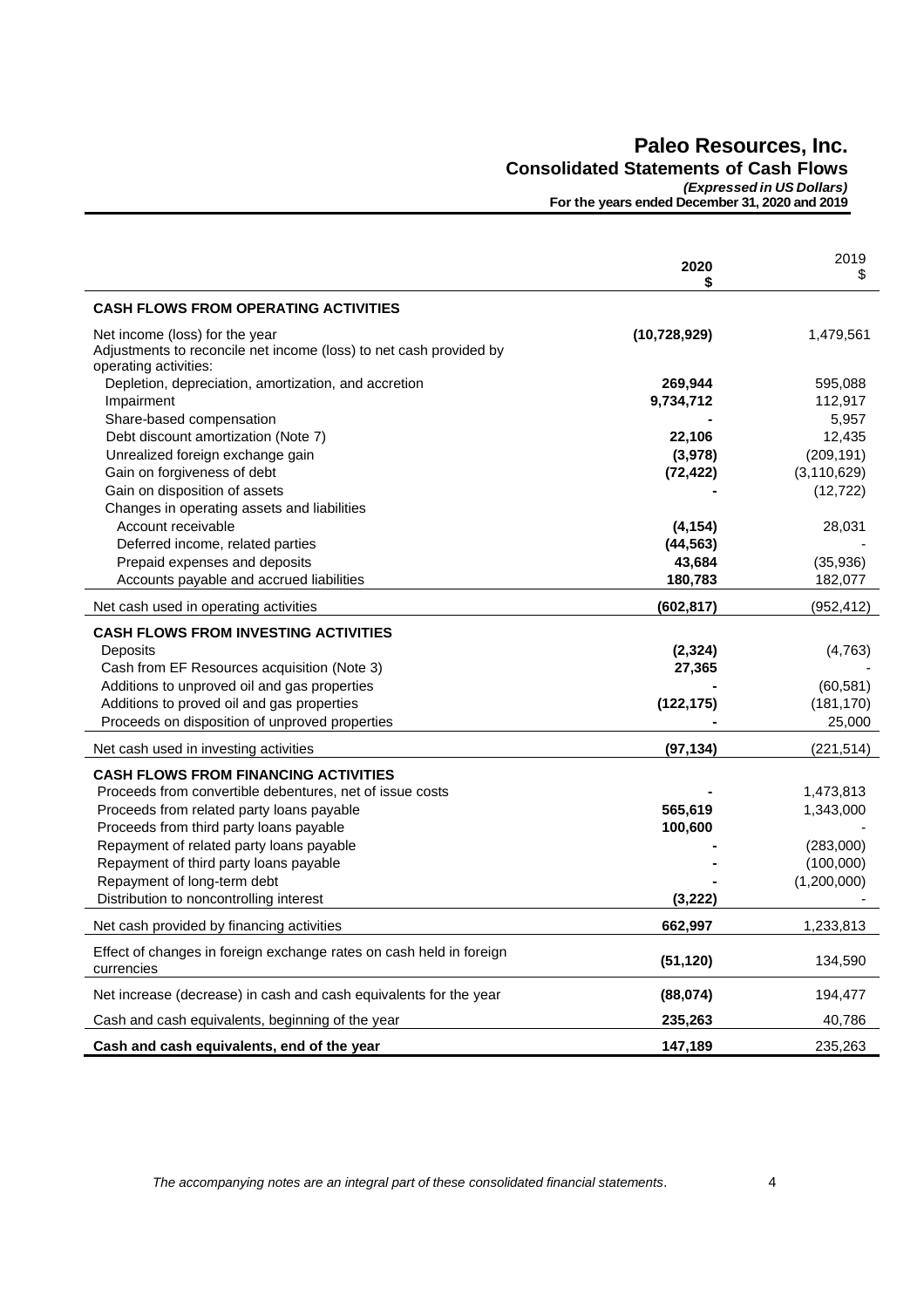# **Paleo Resources, Inc. Consolidated Statements of Cash Flows** *(Expressed in US Dollars)* **For the years ended December 31, 2020 and 2019**

|                                                                   | 2020<br>\$ | 2019<br>\$ |
|-------------------------------------------------------------------|------------|------------|
| Supplemental cash flow disclosures                                |            |            |
| Interest paid                                                     | 151,492    | 88,070     |
| Income taxes paid                                                 | ۰          |            |
| Non-cash investing and financing activities                       |            |            |
| Revision in asset retirement obligation                           | 32,297     | 88,581     |
| Change in unproved properties in accounts payable                 |            | 95,459     |
| Shares issued for acquisition for EF Resources Inc.               | 638,352    |            |
| Additions to proved properties in accounts payable                | 80,185     | 631,536    |
| Convertible debentures issued in settlement of related party loan |            | 482,000    |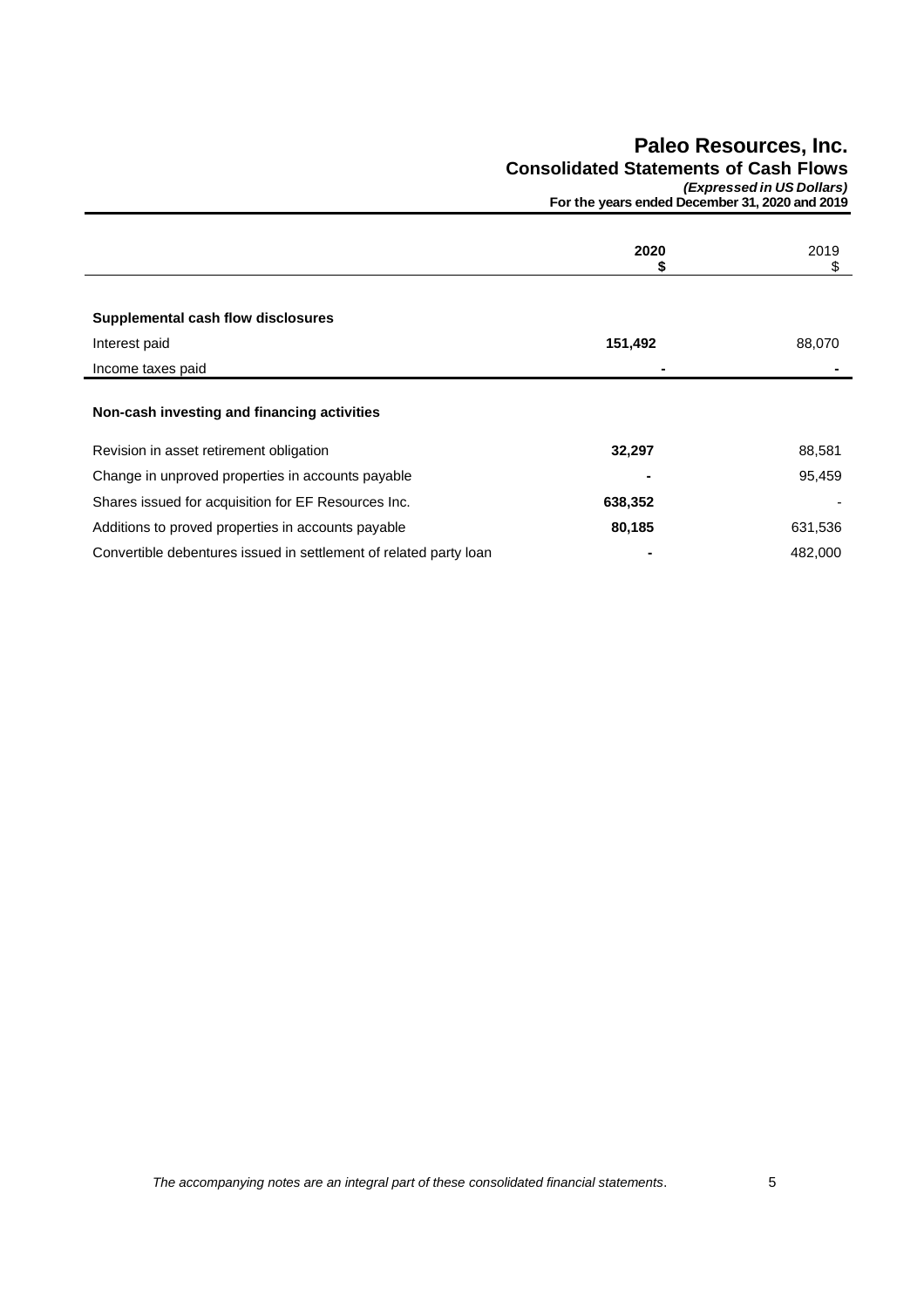|                                                                                                |                            |                               |                                      | <b>Accumulated</b><br>Other    |                | Paleo<br>Resources,<br>Inc.'s  |                                   | <b>Total</b>                             |
|------------------------------------------------------------------------------------------------|----------------------------|-------------------------------|--------------------------------------|--------------------------------|----------------|--------------------------------|-----------------------------------|------------------------------------------|
|                                                                                                | Number of<br><b>Shares</b> | <b>Common</b><br><b>Stock</b> | <b>Additional Paid</b><br>In Capital | Comprehensive<br>Income (Loss) | <b>Deficit</b> | Shareholders'<br><b>Equity</b> | Noncontrolling<br><b>Interest</b> | Shareholders'<br><b>Equity (Deficit)</b> |
| Balance, December 31, 2018                                                                     | 235,286,816                | 31,729,775                    | 3,155,152                            | (601, 813)                     | (32, 472, 917) | 1,810,197                      |                                   | 1,810,197                                |
| Foreign currency translation loss                                                              |                            | $\overline{\phantom{a}}$      | $\sim$                               | (145, 517)                     |                | (145, 517)                     |                                   | (145, 517)                               |
| Share-based compensation                                                                       | $\blacksquare$             | $\overline{\phantom{a}}$      | 5,957                                |                                |                | 5,957                          |                                   | 5,957                                    |
| Net income for the year                                                                        |                            | $\blacksquare$                | $\sim$                               | $\sim$                         | 1,479,561      | 1,479,561                      |                                   | 1,479,561                                |
| Balance, December 31, 2019                                                                     | 235,286,816                | 31,729,775                    | 3,161,109                            | (747, 330)                     | (30,993,356)   | 3,150,198                      |                                   | 3,150,198                                |
| Common stock issued for acquisition<br>of EF Resources<br>Noncontrolling interest distribution | 77,892,997                 | 638,352                       |                                      |                                |                | 638,352                        | 14,209<br>(3,222)                 | 652,561<br>(3,222)                       |
| Foreign currency translation loss                                                              |                            |                               | $\overline{\phantom{a}}$             | (63, 111)                      |                | (63, 111)                      |                                   | (63, 111)                                |
|                                                                                                |                            |                               |                                      |                                |                |                                |                                   |                                          |
| Net loss for the year                                                                          |                            | $\overline{\phantom{a}}$      | $\blacksquare$                       | $\sim$                         | (10,711,831)   | (10,711,831)                   | (17,098)                          | (10, 728, 929)                           |
| Balance, December 31, 2020                                                                     | 313,179,813                | 32,368,127                    | 3,161,109                            | (810, 441)                     | (41,705,187)   | (6,986,392)                    | (6, 111)                          | (6,992,503)                              |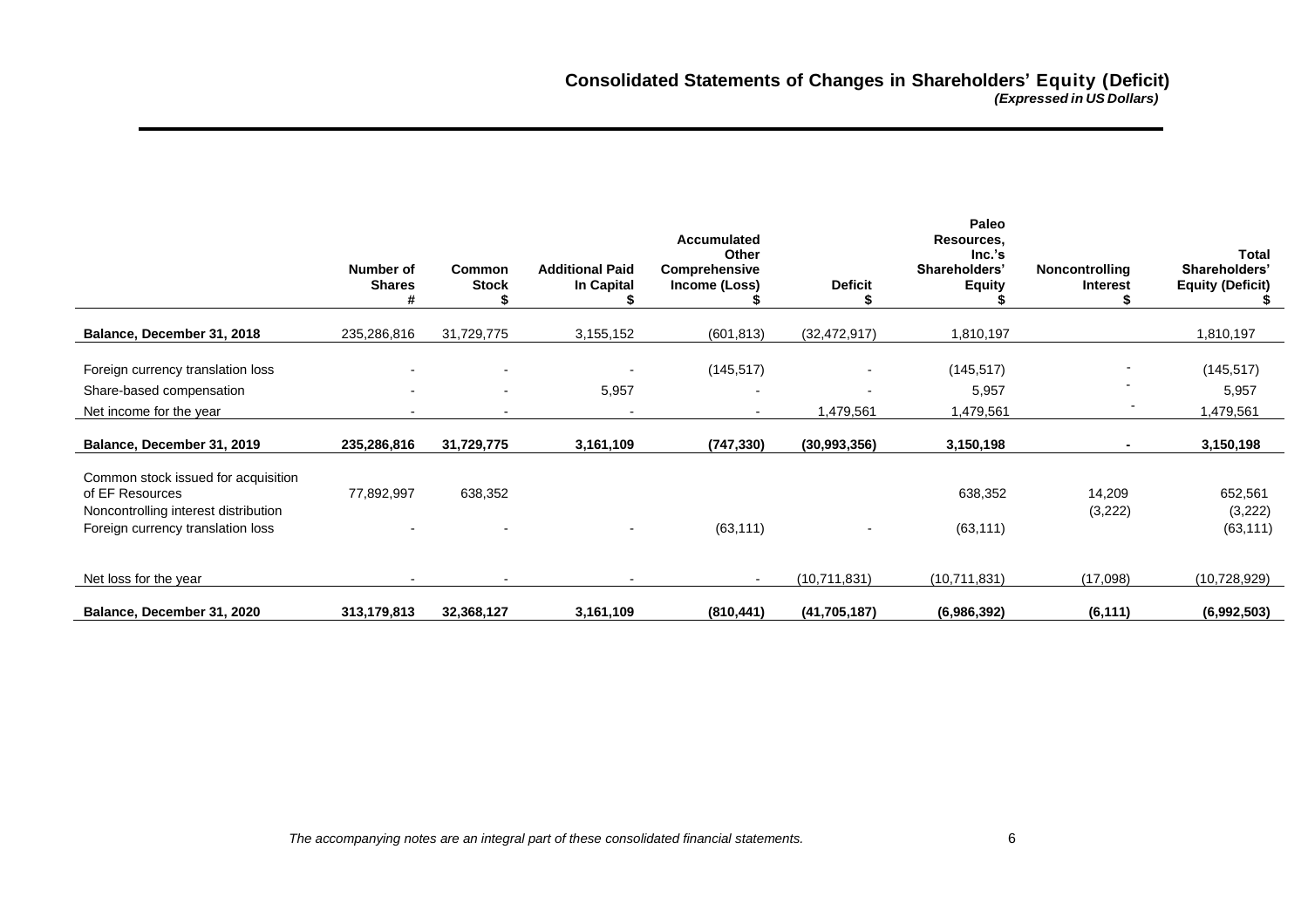#### **1. Description of business and going concern**

#### *Description of business*

Tanager Energy Inc. ("Tanager") was incorporated in 1945 and in fiscal 2013, the name of the Company was changed to "Tanager Energy Inc." In addition, on June 20, 2016 Tanager incorporated Tanager Energy (USA) Inc., a wholly owned subsidiary. On August 6, 2018, Tanager incorporated Tanager Chalk, Inc., as wholly owned subsidiary of Tanager Energy (USA) Inc.

On March 6, 2019, Tanager continued from the Province of Alberta to the Province of British Columbia pursuant to a resolution passed by shareholders of Tanager at the annual general and special meeting held on December 19, 2018. On April 11, 2019, the Company amended its articles of incorporation to change its name from Tanager Energy Inc. to Paleo Resources, Inc. ("Paleo" or the "Company"). In addition, the Company's subsidiary, Tanager Energy (USA) Inc. changed its name to Paleo Resources (USA), Inc.

Paleo is an exploration company, engaged in the acquisition, exploration and development of oil and gas properties in Alberta, Canada and Texas, USA. In 2020, Paleo discontinued the precious and base metal operation in Ontario, Canada. As the discontinuation of the mining operation did not represent a strategic shift and did not have a major effect on the Company's operations and financial results, the Company determined that discontinued operations reporting was not applicable.

On June 16, 2020, the Company completed the merger transaction contemplated by the Agreement and Plan of Merger ("Merger Agreement") dated December 20, 2019, by and among Paleo Resources, Paleo EFR Acquisition, a whollyowned subsidiary of Paleo, ("Merger Sub"), and EF Resources, Inc. ("EFR"). Pursuant to the terms of the Merger Agreement, at the effective time, the Merger Sub merged with and into EFR, with EFR continuing as the surviving corporation and becoming a wholly-owned subsidiary of Paleo. EFR is the owner of the EnergyFunders financial technology platform. EFR and related subsidiaries is an energy-focused crowdfunding company operating in the oil and gas industry. The results of operations of EFR are included with those of Paleo from June 16, 2020 to December 31, 2020 (Note 2).

The Company's common shares are listed on the TSX Venture Exchange under the symbol PRE and on the OTCQB Venture Market in the U.S. as PRIEF. The primary office is located at 716 S Frio St, Suite 201, San Antonio, TX 78207.

#### *Going concern*

The Company's consolidated financial statements have been prepared in accordance with generally accepted accounting principles of the United States of America ("US GAAP") applicable to a going concern, which assumes continuity of operations and realization of assets and settlement of liabilities in the normal course of business for the foreseeable future, which is at least, but not limited to, one year after the date that the December 31, 2020 financial statements are available to be issued. The Company is subject to risks and challenges similar to companies in a comparable stage of exploration and development. As of December 31, 2020, the Company had a working capital deficiency of \$7,804,363 (December 31, 2019 - \$4,687,811) and an accumulated deficit of \$41,705,187 (December 31, 2019 - \$30,993,356). These conditions raise substantial doubt on the Company's ability to continue as a going concern. The Company will need additional funding in order to continue operations. The Company is dependent upon its ability to finance its operations and oil and gas drilling programs through financing activities that may include issuances of additional debt or equity securities. The recoverability of the carrying value of exploration and evaluation assets and plant property and equipment, and, ultimately, the Company's ability to continue as a going concern, is dependent upon the existence and economic recovery of reserves, the ability to raise financing to complete the exploration and development of the properties, and upon future profitable production or, alternatively, upon the Company's ability to dispose of its interests in one or more assets on an advantageous basis, all of which are uncertain. While the Company has been successful in obtaining funding in the past, through the issuance of equity and debentures and non-arm's length loans, there is no assurance that such funding will be available in the future. An inability to raise additional funds would adversely impact the future assessment of the Company as a going concern. These consolidated financial statements do not include any adjustments that might result from the outcome of this uncertainty.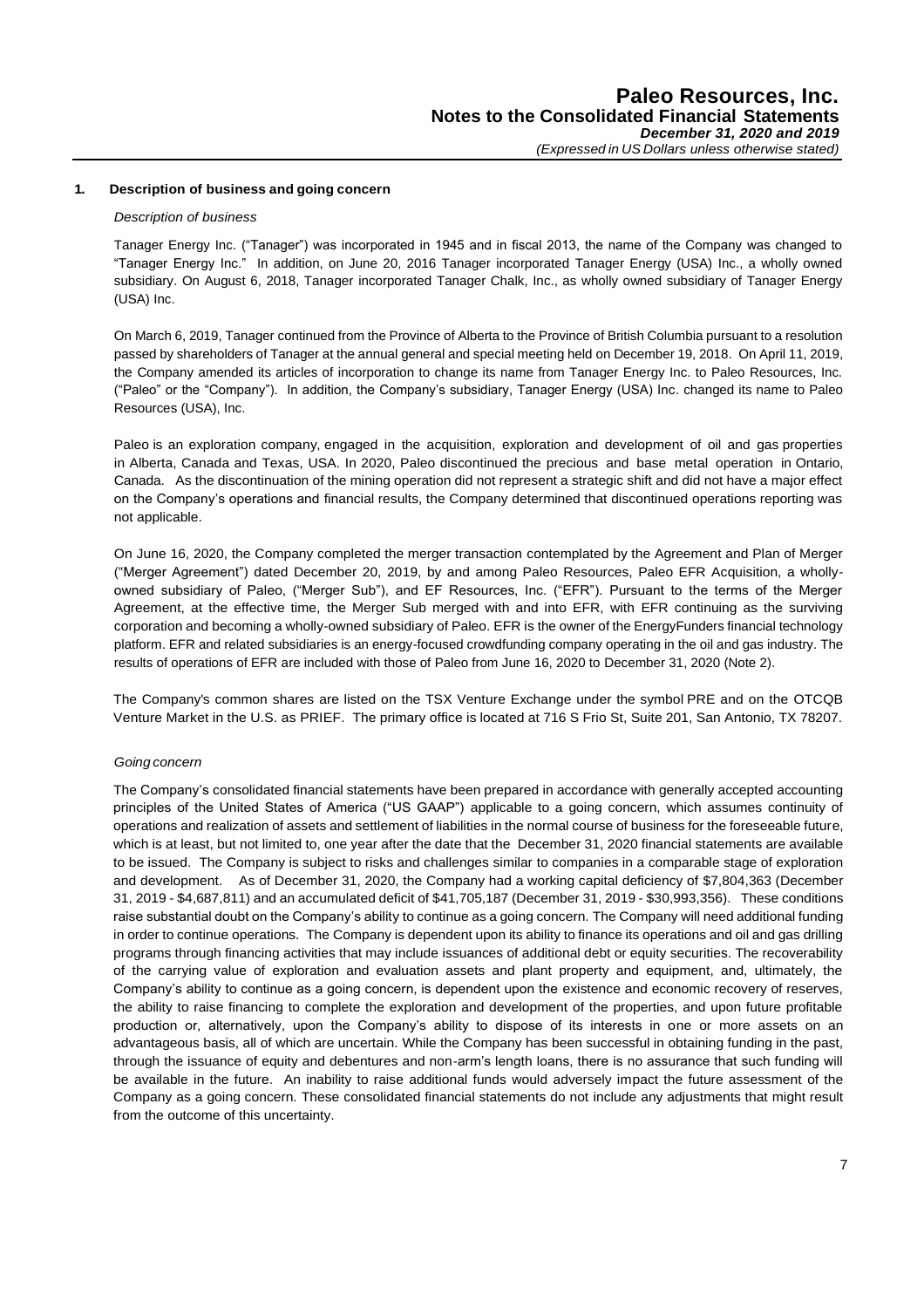#### **2. Significant accounting policies**

#### *Basis of presentation*

These consolidated financial statements have been prepared in accordance with US GAAP in effect as at the balance sheet date and are presented in a reporting currency of US dollars ("USD"). The functional currency of the parent entity is Canadian Dollars ("CDN") and the functional currency of the US subsidiary is USD.

#### *Principles of consolidation*

These consolidated financial statements consolidate the accounts of the Company and its wholly owned subsidiary, Paleo Resources (USA), Inc. The Company incorporated two wholly owned entities, Tanager Energy GP, LLC and Tanager Energy, LP on December 31, 2017 and Tanager Chalk, Inc. on August 6, 2018 and these entities are inactive to date.

As of June 16, 2020, the Company's wholly owned subsidiaries include EFR and all affiliated entities in which EFR has a controlling financial interest. To determine if EFR holds a controlling financial interest in an entity, EFR first evaluates if it is required to apply the variable interest entity (VIE) model to the entity; otherwise, the entity is evaluated under the voting interest model.

If EFR holds current or potential rights that give it the power to direct the activities of a VIE that most significantly impact the VIEs economic performance, combined with a variable interest that gives EFR the right to receive potentially significant benefits or the obligation to absorb potentially significant losses, EFR has a controlling financial interest in that VIE. Rights held by others to remove the party with power over the VIE are not considered unless one party can exercise those rights unilaterally. When changes occur to the design of an entity, EFR reconsiders whether it is subject to the VIE model. EFR continuously evaluates whether it has a controlling financial interest in a VIE.

EFR holds a controlling financial interest in other entities where EFR currently holds, directly or indirectly, more than 50% of the voting rights or where the Company exercises control through substantive participating rights or as a general partner. If EFR is a general partner, it considers substantive removal rights held by other partners in determining if EFR holds a controlling financial interest. EFR revaluates whether it has a controlling financial interest in these entities when its voting or substantive participating rights change.

Unconsolidated VIEs and other entities in which EFR has significant influence, but not a controlling financial interest, are accounted for as equity method investments. EFR typically holds a voting interest of 20% to 50% for significant influence.

Entities that EFR does not have significant influence, typically less than 20% voting interest, are recorded at cost less impairment.

As of June 16, 2020, Company's consolidated subsidiaries includes EFR; EnergyFunders, LLC; EF Advisor, LLC; EF Funding Portal, LLC; EF GP, LLC; EF MGMT HLD, LLC; EF VC2, LLC and EF VC6, LLC.

Intercompany balances and transactions, and any unrealized income and expenses arising from intercompany transactions, are eliminated in consolidation.

#### *Use of estimates*

The preparation of consolidated financial statements in conformity with US GAAP requires management to make estimates and assumptions that affect the reported amounts of assets and liabilities and disclosure of contingent assets and liabilities at the date of the financial statements and the reported amounts of revenues and expenses during the reporting period. The most significant estimates pertain to the use of the going concern assumption, valuation of goodwill, valuation of intangible assets related to customer relationships, proved natural gas reserves and related cash flow estimates used in impairment tests of oil and natural gas properties, asset retirement obligations, and accrued natural gas revenues and operating expenses. Actual results could differ from those estimates.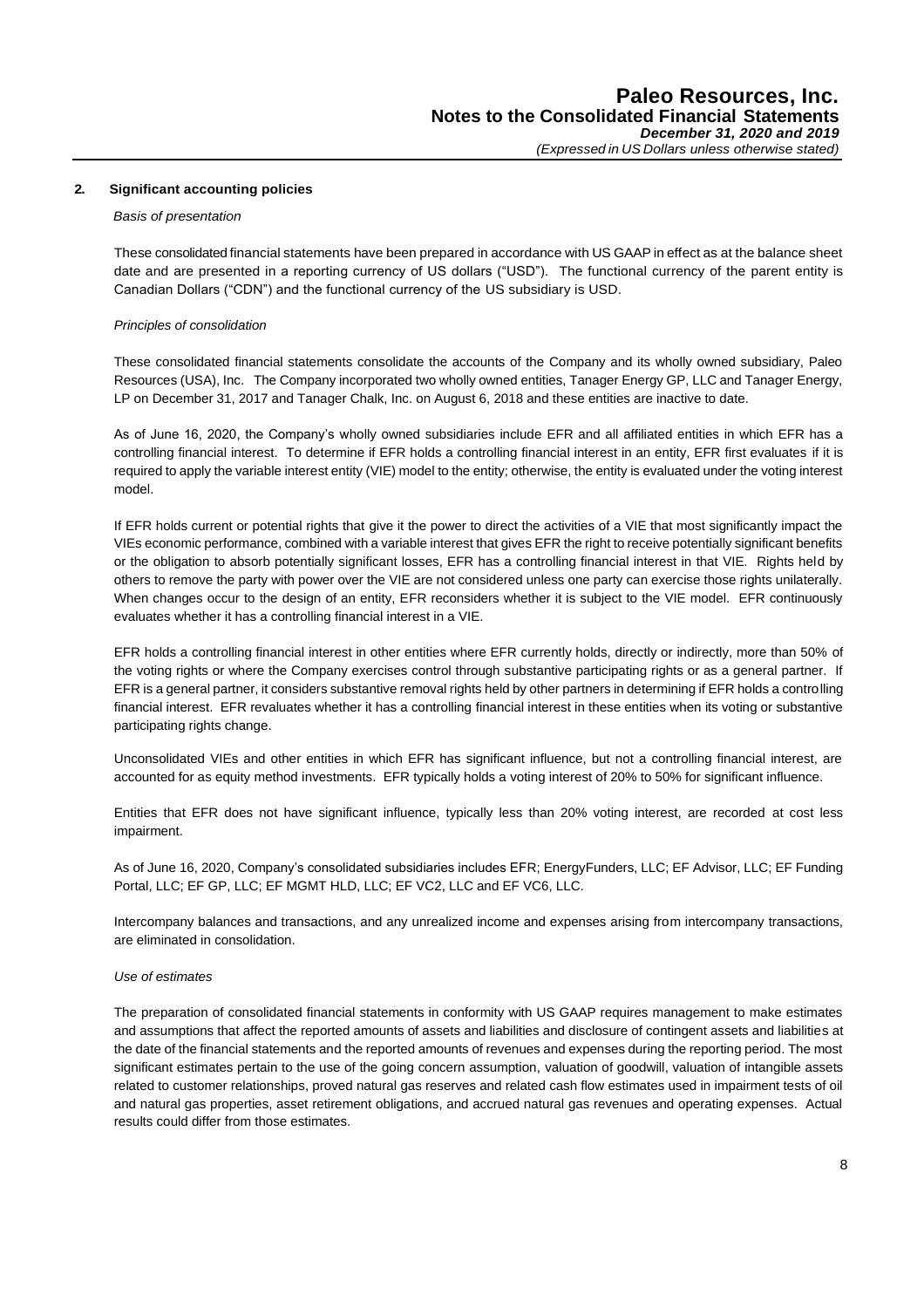#### *Cash and cash equivalents*

Cash and cash equivalents include highly liquid instruments with an original maturity of three months or less are stated at cost, which approximates fair value.

#### *Accounts receivable and allowance for doubtful accounts*

Accounts receivable are primarily consisting of sales tax receivable from government authorities in Canada and trade and accrued accounts receivable from industry partners. There are no past due receivables from industry partners that are considered impaired. We review all outstanding accounts receivable balances and record a reserve for amounts that we expect will not be fully recovered. Actual balances are not applied against the reserves until substantially all collection efforts have been exhausted. Our allowance for doubtful accounts was nil as of December 31, 2020 (2019 - \$nil). There was no bad debt expense recognized for the years ended December 31, 2020 and 2019.

# *Goodwill*

The Company's goodwill relates to the June 16, 2020 acquisition of EFR. Goodwill represents the excess of the purchase price over the estimated fair value of the net assets acquired in the acquisition of a business. Goodwill is not amortized; rather, it is tested for impairment annually and when events or changes in circumstances indicate that the fair value of a reporting unit with goodwill has been reduced below carrying value. The impairment test requires allocating goodwill and other assets and liabilities to reporting units. To assess impairment, the Company has the option to qualitatively assess if it is more likely than not that the fair value of the reporting unit is less than the book value. Absent a qualitative assessment, or, through the qualitative assessment, if the Company determines it is more likely than not that the fair value of the reporting unit is less than the book value, a quantitative assessment is prepared to calculate the fair market value of the reporting unit. If it is determined that the fair value of the reporting unit is less than the book value, the recorded goodwill is impaired to its implied fair value with a charge to operating expenses.

#### *Intangible assets*

The Company's intangible asset relates to customer relationship asset acquired by Company through the acquisition of EFR. The Company evaluates the recoverability of finite-lived intangible assets for possible impairment whenever events or circumstances indicate that the carrying amount of such assets may not be recoverable. Recoverability of these assets is measured by a comparison of the carrying amounts to the future undiscounted cash flows the assets are expected to generate. If such review indicates that the carrying amount of such assets is not recoverable, the carrying amount of such assets are reduced to fair value. For 2020, the Company recorded \$6,083 in amortization expense and impairment expense of \$723,917 on the intangible asset related to customer relationship.

#### *Oil and natural gas properties*

The Company accounts for its crude oil and natural gas exploration and production activities under the successful efforts method of accounting.

Oil and natural gas lease acquisition costs are capitalized when incurred. Unproved properties with acquisition costs that are not individually significant are aggregated. If the unproved properties are determined to be productive, the appropriate related costs are transferred to proved oil and natural gas properties. Lease delay rentals are expensed as incurred.

Oil and natural gas exploration costs, other than the costs of drilling exploratory wells, are expensed as incurred. The costs of drilling exploratory wells are capitalized pending determination of whether the Company has discovered proved commercial reserves. If proved commercial reserves are not discovered, such drilling costs are expensed. In some circumstances, it may be uncertain whether proved commercial reserves have been discovered when drilling has been completed. Such exploratory well drilling costs may continue to be capitalized if the reserve quantity is sufficient to justify its completion as a producing well and sufficient progress in assessing the reserves and the economic and operating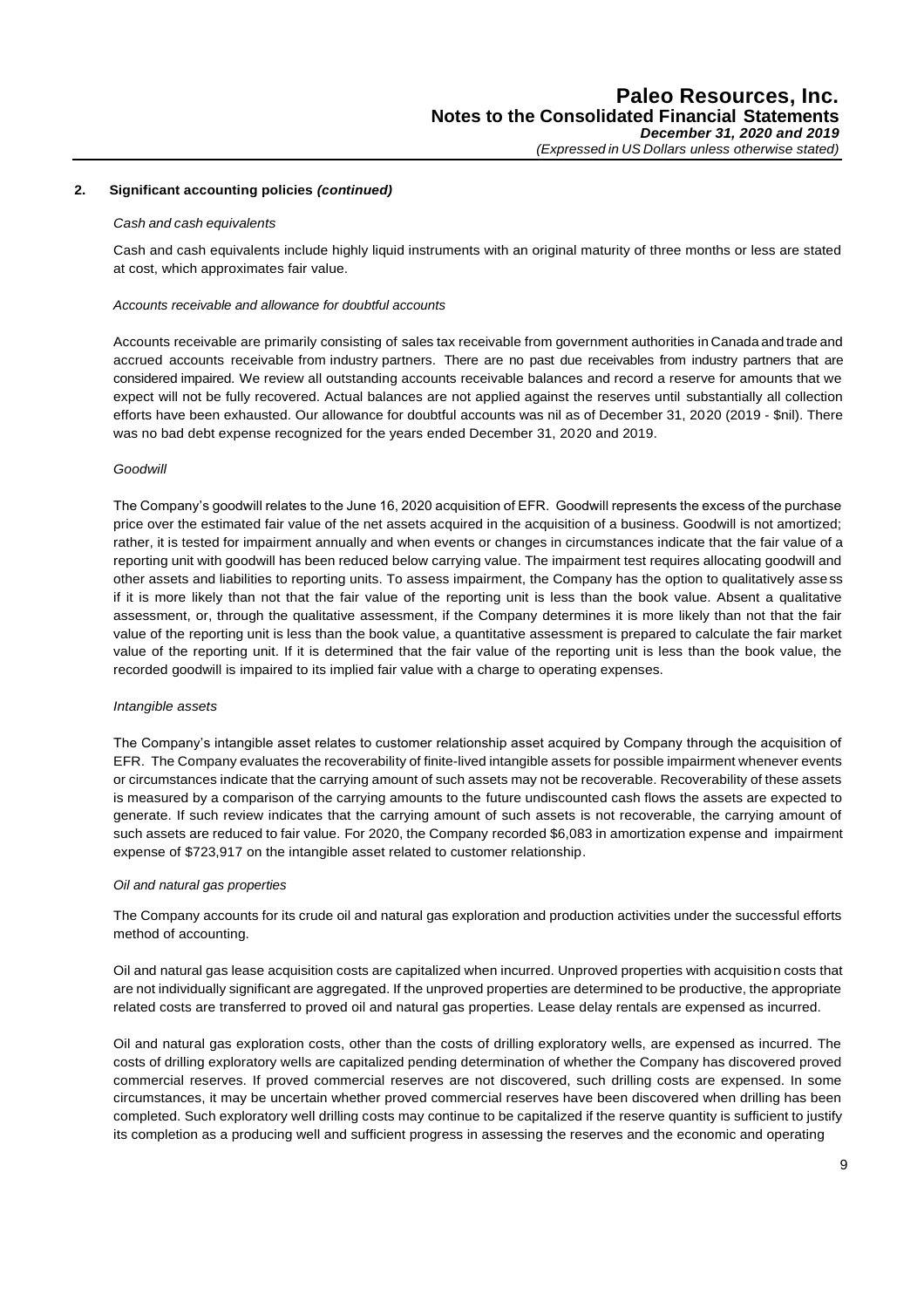viability of the project is being made. Costs to develop proved reserves, including the costs of all development wells and related equipment used in the production of crude oil and natural gas, are capitalized.

Depletion of the cost of proved oil and natural gas properties is calculated using the unit-of-production method. The reserve base used to calculate depletion for leasehold acquisition costs and the cost to acquire proved properties is proved reserves. With respect to lease and well equipment costs, which include development costs and successful exploration drilling costs, the reserve base includes only proved developed reserves.

The Company periodically reviews oil and natural gas properties for impairment when facts and circumstances indicate that their carrying value may not be recoverable.

#### Proved Properties

In order to determine whether the carrying value of an asset is recoverable, the Company compares net capitalized costs of proved oil and natural gas properties to estimated undiscounted future net cash flows using management's expectations of future oil and natural gas prices. These future price scenarios reflect the Company's estimation of future price volatility. If the net capitalized cost exceeds the undiscounted future net cash flows, the Company writes the net cost basis down to the discounted future net cash flows, which is management's estimate of fair value. Significant inputs used to determine the fair value include estimates of: (i) reserves; (ii) future operating and development costs; (iii) future commodity prices; and (iv) a market-based weighted average cost of capital rate. The underlying commodity prices embedded in the Company's estimated cash flows are the product of a process that begins with NYMEX forward curve pricing, adjusted for estimated location and quality differentials, as well as other factors that the Company's management believes will impact realizable prices.

The Company conducted an impairment test of the carrying value of its proved oil and gas properties and recognized impairment expenses for years ended December 31, 2020 and 2019 of \$390,180 and \$nil, respectively.

#### Unproved Properties

In order to determine whether the carrying value of its unproved properties are recoverable, the Company evaluates whether sufficient progress has been made on assessing the reserves and the economic and operating viability of each project. Such progress is assessed based upon various facts and circumstances and indicators including: (i) review of lease term expiries and expectations whether the leases are expected to be renewed or drilled upon in the future; (ii) occurrence of dry holes being drilled on the project; (iii) commitment of company project personnel at appropriate levels and skills for the project; (iv) costs that are being incurred to assess the reserves and their potential development; (v) assessment of the economic, legal, political, and environmental aspects of the development in progress; (vi) existence (or active negotiations) of sales contracts with customers for the oil and gas, as well as agreements with joint venture partners; (vii) existence of firm plans, established timetables, or contractual commitments for the development; (viii) progress being made on contractual arrangements that will permit future development; (ix) identification of existing transportation and other infrastructure that is or will be available for the project; and (x) identification of sources of capital to fund the project.

The Company has reviewed for indicators of impairment of its unproved properties as of December 31, 2020 and December 31, 2019. As at December 31, 2020, the Company recognized an impairment of \$8,620,615 (December 31, 2019 - \$112,917) based upon the carrying value of those individual area leases.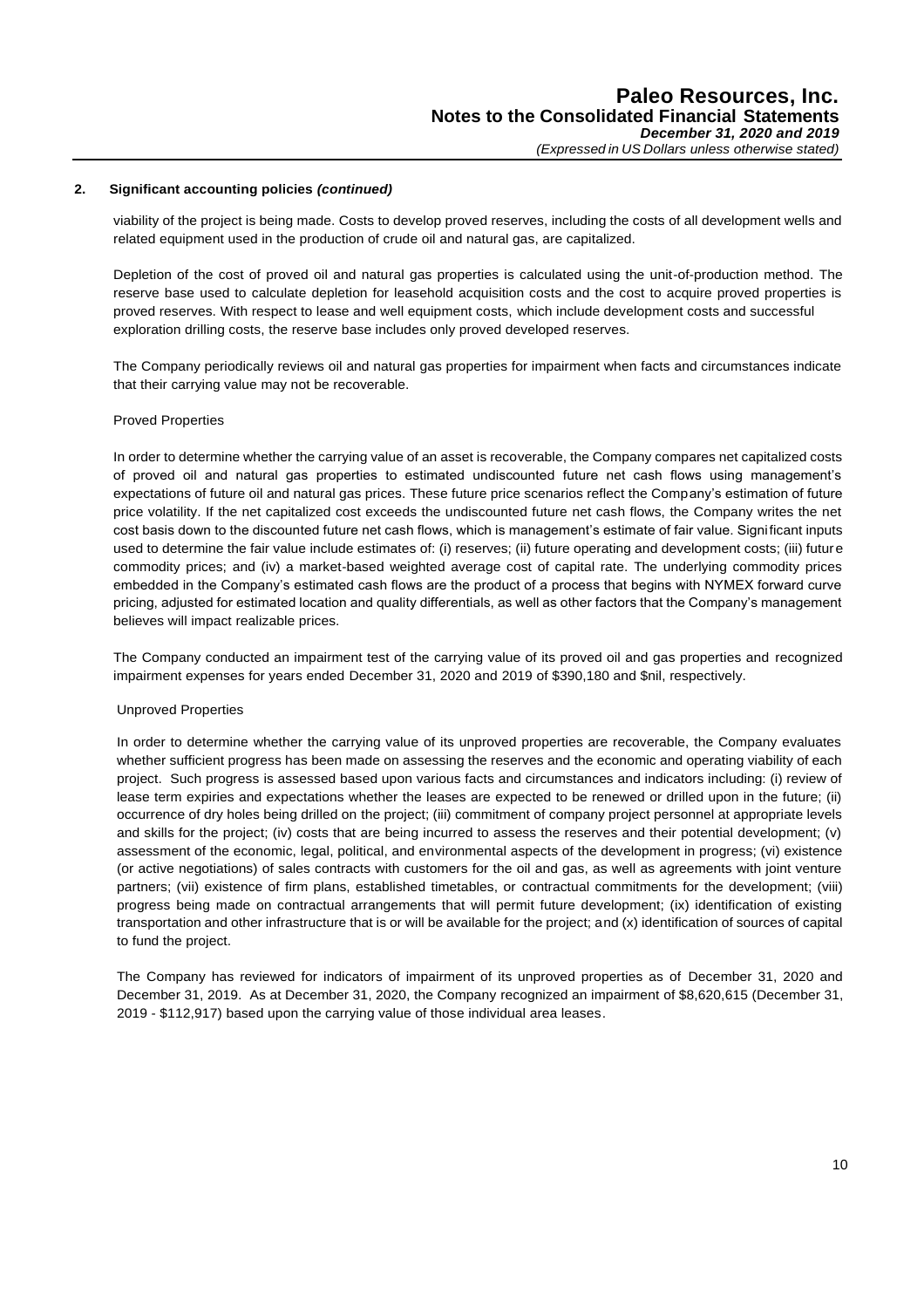#### *Fair value of financial instruments*

Fair value is defined as the exchange price that would be received for an asset or paid to transfer a liability (an exit price) in the principal or most advantageous market for the asset or liability in an orderly transaction between market participants on the measurement date. Valuation techniques used to measure fair value maximize the use of observable inputs and minimize the use of unobservable inputs. The Company utilizes a three-level valuation hierarchy for disclosures of fair value measurements, defined as follows:

Level 1—Quoted prices are available in active markets for identical assets or liabilities as of the reporting date. Active markets are those in which transactions occur in sufficient frequency and volume to provide pricing information on an ongoing basis.

Level 2—Pricing inputs are other than quoted prices in active markets included in Level 1. Prices in Level 2 are either directly or indirectly observable as of the reporting date. Level 2 valuations are based on inputs, including quoted forward prices for commodities, time value and volatility factors, which can be substantially observed or corroborated in the marketplace.

Level 3—Valuations in this level are those with inputs for the asset or liability that are not based on observable market data. The Corporation makes its own assumptions about how market participants would price the assets and liabilities.

The carrying value of short term instruments, including cash and cash equivalents, accounts receivable, accounts payable, accrued liabilities. and short term loans and convertible debentures approximate fair value due to the relatively short period to maturity for these instruments. The carrying value of long-term debt approximates fair value since the related rates of interest approximate current market rates. There are no financial assets and liabilities carried at fair value on a recurring basis as of December 31, 2020 and 2019.

#### *Revenue recognition*

The Company recognizes revenue under Accounting Standards Codification 606, *Revenue from Contracts with Customers ("Topic 606")*. Topic 606 requires an entity to recognize the amount of revenue to which it expects to be entitled for the transfer of promised goods or services to customers. Revenue recognition is evaluated through the following five steps: (i) identification of the contract, or contracts, with a customer; (ii) identification of the performance obligations in the contract; (iii) determination of the transaction price; (iv) allocation of the transaction price to the performance obligations in the contract; and (v) recognition of revenue when or as a performance obligation is satisfied.

Revenue from the sale of crude oil, natural gas, and natural gas liquids ("NGLs") is measured based on the consideration specified in contracts with customers, excludes amounts collected on behalf of third parties and is presented net of royalties paid and accrued. The Company recognizes revenue when it transfers control of the product to the buyer. This is generally at the time the customer obtains legal title to the product and when it is physically transferred to the delivery mechanism agreed with the customer, often pipelines or other transportation methods.

The Company evaluates its arrangements with third parties and partners to determine if the Company acts as the principal or as an agent. In making this evaluation, management considers if the Company obtains control of the product delivered, which is indicated by the Company having the primary responsibility for the delivery of the product, having the ability to establish prices or having inventory risk. If the Company acts in the capacity of an agent rather than as a principal in a transaction, then the revenue is recognized on a net basis, only reflecting the fee, if any, realized by the Company from the transaction.

Gathering fees charged to other entities for use of facilities owned by the Company are evaluated by management to determine if these originate from contracts with customers or from incidental or collaborative arrangements. Gathering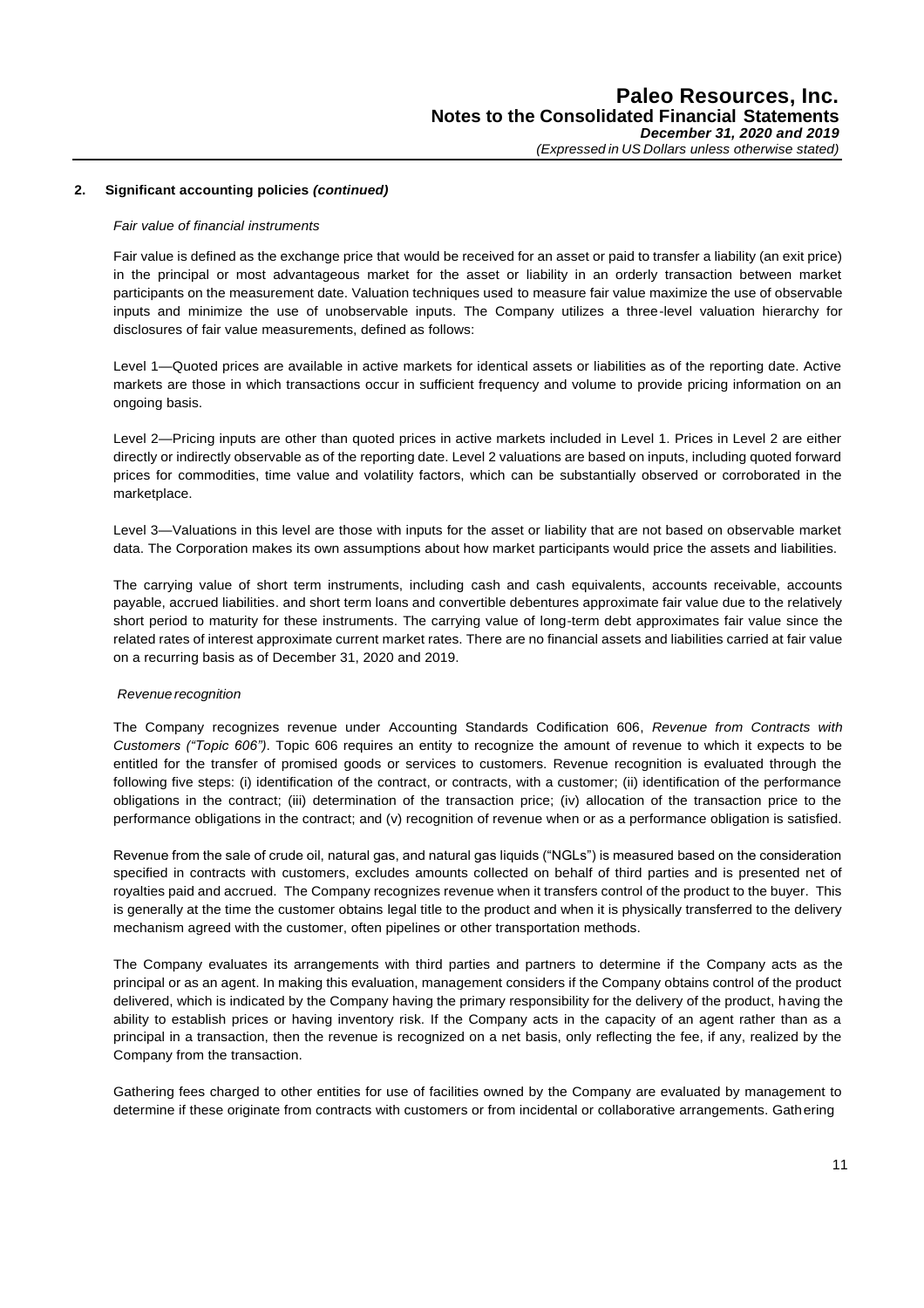fees charged to other entities that are from contracts with customers are recognized in revenue when the related services are provided.

Revenue from managing investee companies is measured based on the consideration specified in the partnership operating agreements. The Company recognizes management fee revenue as services are provided to investee companies and collectability is reasonably assured.

In the course of managing investee companies, the Company incurred expenses pertaining to investee companies and the related oil and gas projects. Revenue from reimbursement fee is measured based on the time and expenses spent on behalf of the customers. The Company recognizes revenue when it incurred the expenses or when the investment fund is delivered to its customers and collectability is reasonably assured.

#### *Joint operations*

The Company conducts its exploration and development activities independently, as well as jointly with others through joint operations. All of the Company's current interests in joint arrangements are classified as joint operations. To account for these arrangements, the Company recognizes its proportionate share of the related revenues, expenses, assets and liabilities of such joint operations.

#### *Asset retirement obligations*

The Company records a liability for asset retirement obligations ("ARO") at fair value in the period in which the liability is incurred if a reasonable estimate of fair value can be made. The associated asset retirement cost is capitalized as part of the carrying amount of the long-lived asset. Subsequently, the asset retirement cost is allocated to expense using a systematic and rational method of the asset's useful life. Recognized asset retirement obligation relates to the plugging and abandonment of oil and natural gas wells. Management periodically reviews the estimates of the timing of well abandonments as well as the estimated plugging and abandonment costs, which are discounted at the credit adjusted risk free rate. Subsequent adjustments in the cost estimate are reflected in the ARO liability and the amounts continue to be amortized over the useful life of the related long-lived assets. An ongoing accretion expense is recognized for changes in the value of the liability as a result of the passage of time, which is recorded in depreciation, depletion, amortization, and accretion expense in the consolidated statements of operations and comprehensive income (loss).

#### *Provisions*

A provision is recognized when the Company has a present legal or constructive obligation as a result of a past event, it is probable that an outflow of economic benefits will be required to settle the obligation, and the amount of the obligation can be reliably estimated. If the effect is material, provisions are determined by discounting the expected future cash flows at a pre-tax rate that reflects current market assessments of the time value of money and, where appropriate, the risks specific to the liability. All provisions are reviewed at each reporting date and adjusted to reflect the current best estimate.

#### *Concentrations of credit risk*

Financial instruments that potentially subject the Company to concentrations of credit risk consist principally of cash and cash equivalents and accounts receivable. Exposure is controlled to credit risk associated with these instruments by (i) placing assets and other financial interests with credit-worthy financial institutions, (ii) maintaining policies over credit extension that include the evaluation of customers' financial condition and monitoring paying history, although the Company does not have collateral requirements and (iii) netting derivative assets and liabilities for counterparties with a legal right of offset. At December 31, 2020 and 2019, the cash and cash equivalents were primarily concentrated in three financial institutions, one in Canada and two in the US. The Company periodically assesses the financial condition of these institutions and believe that any possible credit risk is minimal.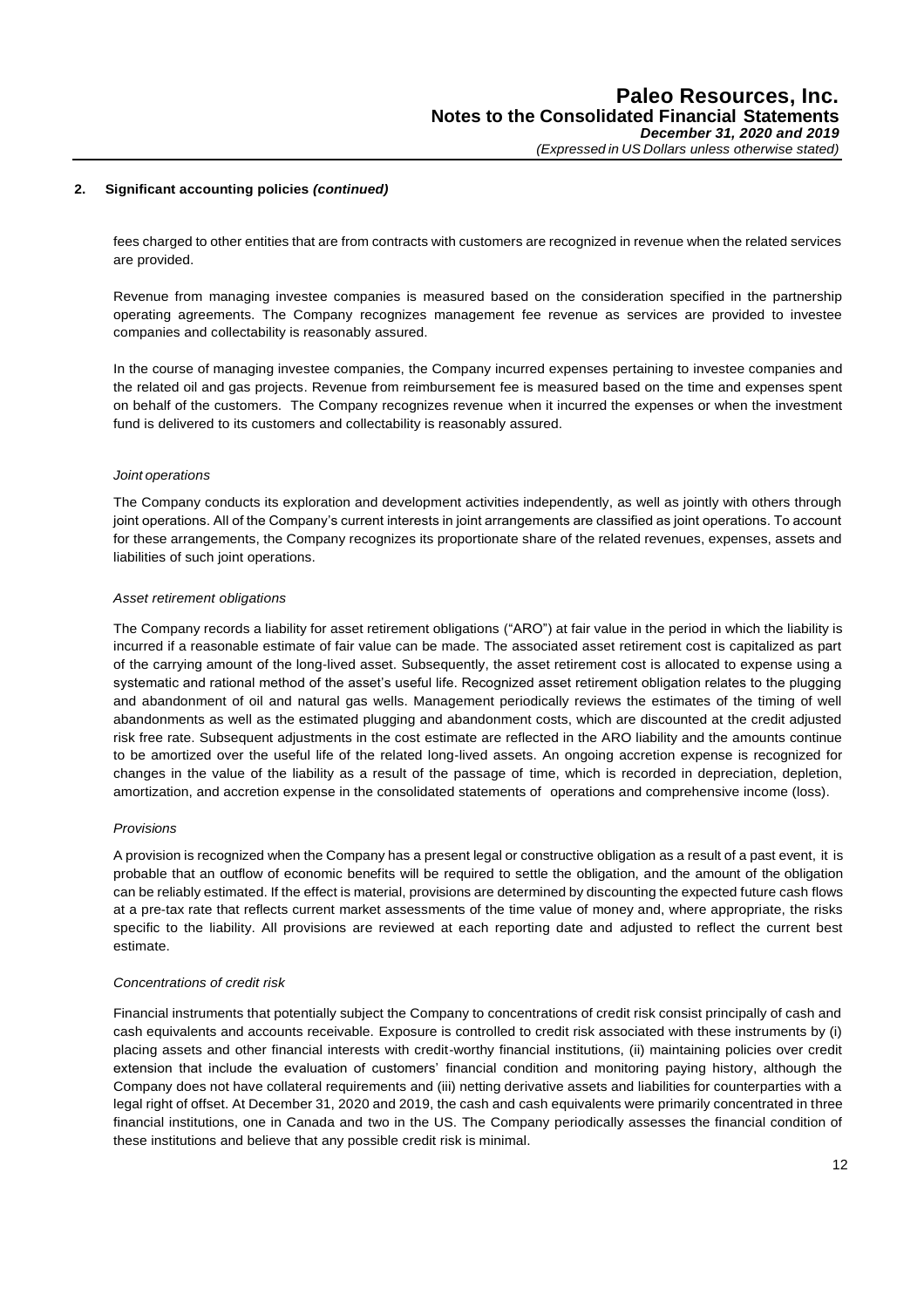#### *Share-based compensation transactions*

The fair value of equity-settled share options granted is recognized as an expense over the vesting period with a corresponding increase in equity.

The fair value is measured at grant date and recognized over the period during which the options vest. The fair value of the options granted is measured using the Black-Scholes option-pricing model, taking into account the terms and conditions upon which the options were granted. At each financial position reporting date, the amount recognized as an expense is adjusted to reflect the actual number of share options that are expected to vest.

Management is required to estimate forfeitures and revise its estimates of the number of equity-settled share options expected to vest each period. The impact of any revisions to management's estimate on forfeitures, if any, is recognized during the period. Management defines forfeitures as share-based payments for which the counterparty does not fulfill the vesting conditions.

#### *Taxes*

Tax expense comprises current and deferred tax. Tax expense is recognized in profit or loss except to the extent that it relates to items recognized directly in equity, in which case it is recognized in equity.

Current tax is the expected tax payable on the taxable income for the year, using tax rates enacted or substantively enacted at period end, adjusted for amendments to tax payable with regards to previous years.

Deferred tax is provided using the asset and liability method, providing for temporary differences between the carrying amounts of assets and liabilities for financial reporting purposes and the amounts used for taxation purposes. The following temporary differences are not provided for: goodwill not deductible for tax purposes and the initial recognition of assets or liabilities that affect neither accounting nor taxable profit. The amount of deferred tax provided is based on the expected manner of realization or settlement of the carrying amount of assets and liabilities, using tax rates enacted or substantively enacted at the financial position reporting date.

A deferred tax asset is recognized only to the extent that it is probable that future taxable profits will be available against which the asset can be utilized. Deferred tax assets are reduced by a valuation allowance when, in the opinion of management, it is more likely than not that some portion or all of the deferred tax assets will not be realized.

# *Earnings (loss) per share*

Basic earnings or loss per share is calculated by dividing the earnings or loss attributable to common shareholders of the Company by the weighted average number of common shares outstanding for the period. Diluted earnings or loss per share is determined by adjusting the earnings attributable to common shareholders and the weighted average number of common shares outstanding for the effects of dilutive instruments such as stock options, warrants, convertible debentures and other dilutive instruments granted to employees. In the calculation of diluted per share amounts, outstanding dilutive instruments are assumed to have been converted or exercised on the later of the beginning of the year and the date granted. The number of additional shares related to convertible debentures is calculated assuming the debentures are converted into common shares by dividing the face value of convertible debentures by the conversion price. Earnings is adjusted for interest or accretion, net of tax, related to the convertible debentures. In loss per share situations, the diluted per share amount is the same as the effect would be anti-dilutive.

# *Foreign currency translation*

The financial statements are presented in a reporting currency of US dollars ("USD"). The functional currency of the parent entity is Canadian Dollars ("CDN") and the functional currency of the US subsidiaries is USD. Any gains or losses on transactions or monetary assets or liabilities in currencies other than the reporting currency are included in net income in the current period. Gains and losses on translation of balances denominated in Canadian dollars are included in accumulated other comprehensive income.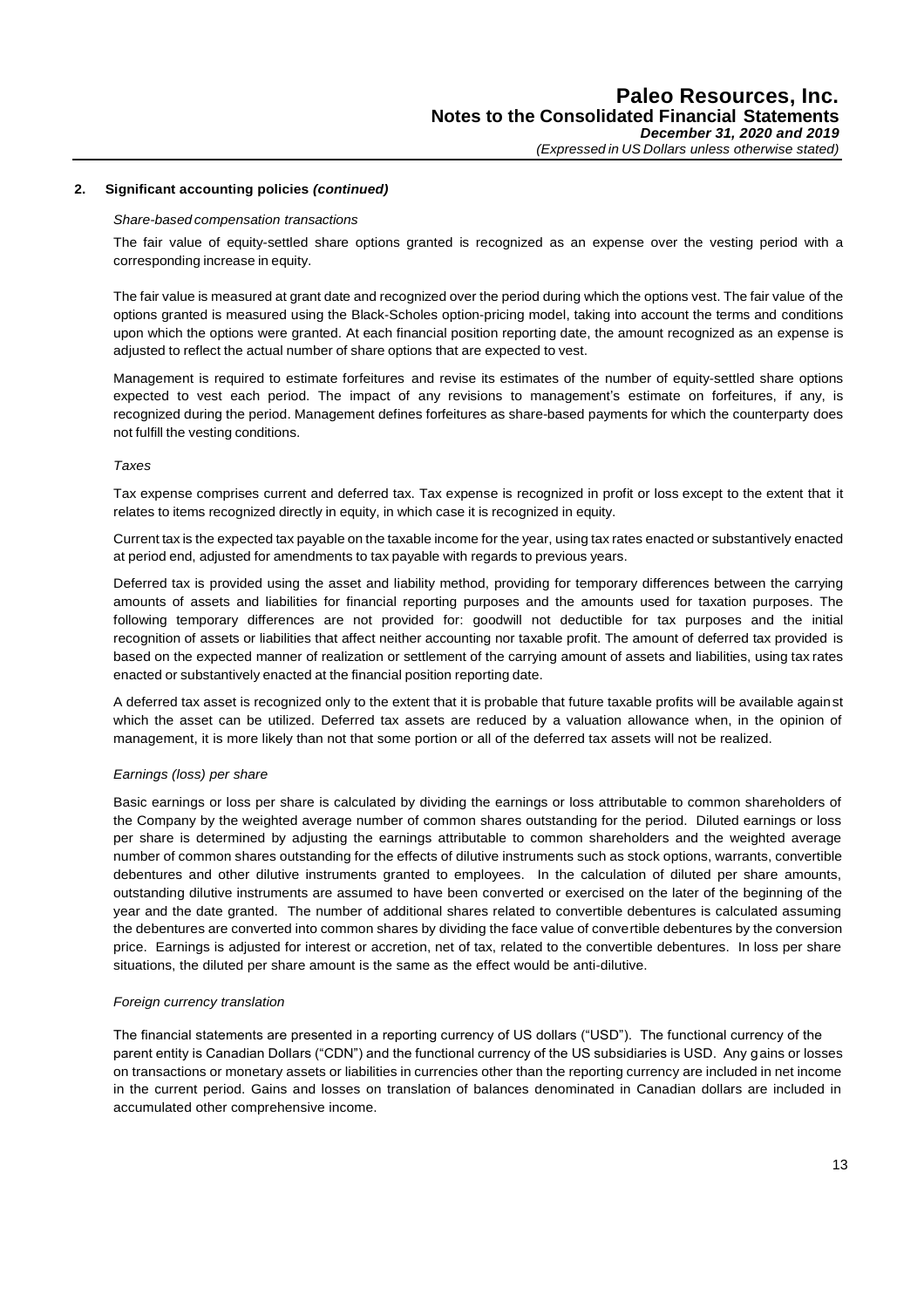#### *Recently issued accounting standards*

The Company, an emerging growth company ("EGC"), has elected to take advantage of the benefits of the extended transition period provided for in Section 7(a)(2)(B) of the Securities Act, for complying with new or revised accounting standards which allows the Corporation to defer adoption of certain accounting standards until those standards would otherwise apply to private companies.

In March 2020, the FASB issued ASU No. 2020-04 - Reference Rate Reform (Topic 848), codified as ASC 848 ("ASC 848"). This was followed by ASU No. 2021-01, Reference Rate Reform (Topic 848): Scope ("ASU 2021-01"), issued in January 2021. The purpose of ASC 848 is to provide optional guidance to ease the potential effects on financial reporting of the market-wide migration away from Interbank Offered Rates ("IBORs") to alternative reference rates. ASC 848 applies only to contracts, hedging relationships, and other transactions that reference a reference rate expected to be discontinued because of reference rate reform. The guidance may be applied upon issuance of ASC 848 through December 31, 2022. We do not expect a material impact from the adoption of this ASU.

In December 2019, the FASB issued ASU 2019-12, Income Taxes (Topic 740). The ASU simplifies the accounting for income taxes by removing certain exceptions to the general principles in Topic 740 and modifies other areas of the topic to clarify the application of GAAP. Certain amendments within the standard are required to be applied on a retrospective basis and others on a prospective basis. The guidance is effective for fiscal years, and interim periods within those fiscal years, beginning after December 15, 2020. Early adoption is permitted. The Company is currently assessing the impact of adopting this new guidance.

In February 2016, the FASB issued ASU 2016 02, "Leases (Topic 842)" (ASU 2016-02), which significantly changes accounting for leases by requiring that lessees recognize a right of use asset and a related lease liability representing the obligation to make lease payments, for all lease transactions with terms greater than one year. Additional disclosures about an entity's lease transactions will also be required. ASU 2016-02 defines a lease as "a contract, or part of a contract, that conveys the right to control the use of identified property, plant, or equipment (an identified asset) for a period of time in exchange for consideration." ASU 2016-02 is effective for fiscal years beginning after December 15, 2018 and interim periods therein for public entities and public not for profit entities and is effective for fiscal years beginning after December 15, 2019 and interim periods within fascial years beginning after December 15, 2020 for all other entities. ASU 2020-05 further amended the effective date to fiscal years beginning after December 15, 2019 and interim periods therein and beginning for public not for profit entities and effective date to fiscal years beginning after December 15, 2021, and interim periods with fiscal years beginning after December 15, 2022 for all other entities. The Company does not anticipate this to impact our consolidated financial statements at this time and adoption is expected in fiscal year beginning after December 15, 2021.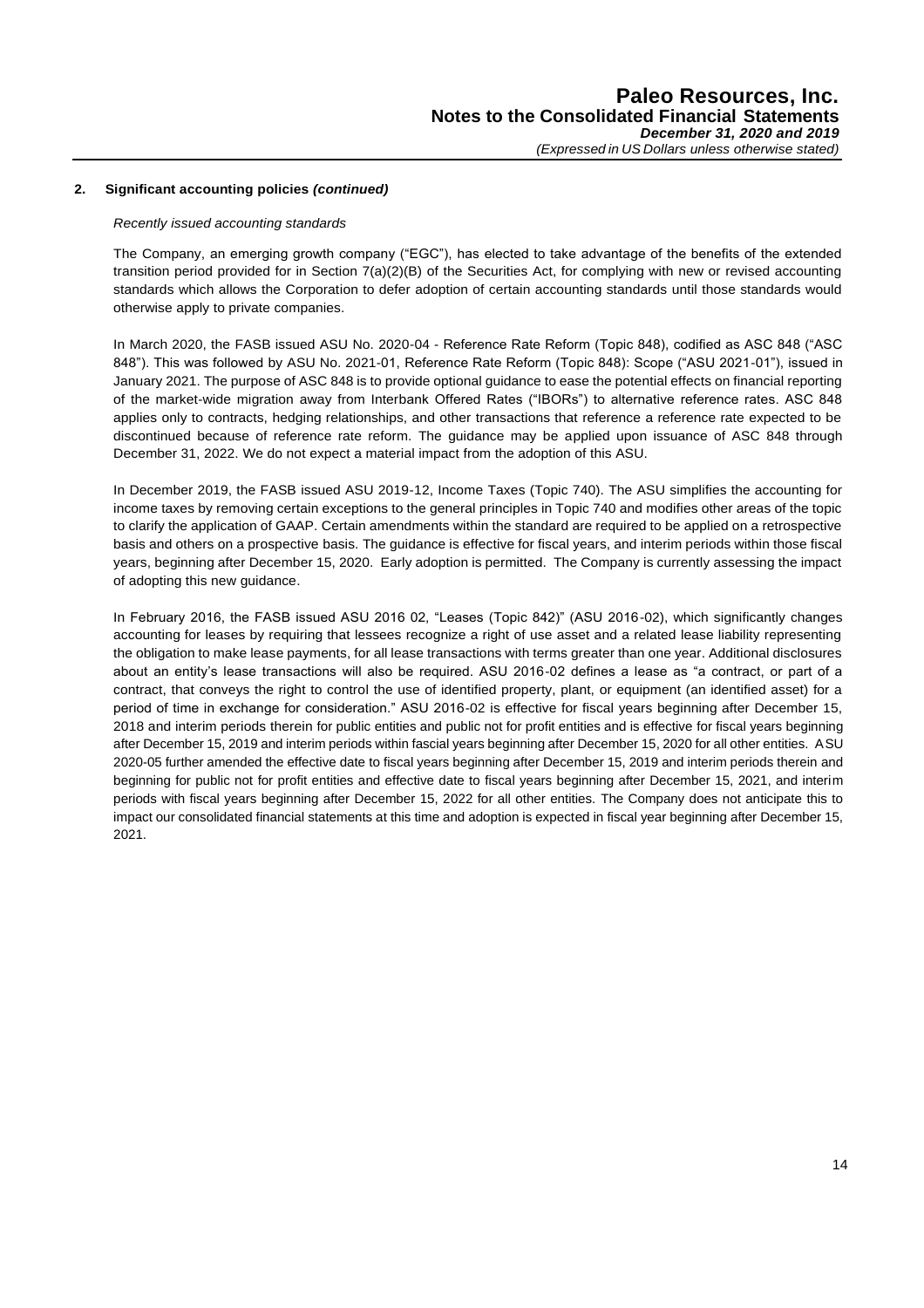#### **3. Acquisition of EF Resources, Inc.**

On June 16, 2020, the Company completed its acquisition of EFR with the issuance of 86,547,774 shares of common stock in exchange for all outstanding shares of EFR of which 77,892,997 shares have been issued and 8,654,777 shares are subject to a holdback in respect of certain representations and warranties provided in favor of Paleo pursuant to the merger agreement. The results of EFR's operations since the closing date of the acquisition are included in the consolidated statement of operations through December 31, 2020. The Company's common stock closing price on June 16, 2020 was \$0.01 CDN. The fair value of the Company's common stock was \$638,352 USD (at assumed exchange rate of CDN \$0.7376 to US\$1.00).

In connection with the acquisition, Paleo incurred acquisition-related costs of \$75,950 which are included in general and administrative expenses.

The acquisition has been accounted for as a business combination, therefore, the purchase price was allocated to the assets acquired and the liabilities assumed based on their estimated acquisition date fair values based on then currently available information.

The following table sets forth the Company's allocation of the purchase price to the assets acquired and liabilities assumed as of the acquisition date.

|                                                       | <b>Purchase</b>         |  |
|-------------------------------------------------------|-------------------------|--|
|                                                       | <b>Price Allocation</b> |  |
| <b>Consideration:</b>                                 |                         |  |
| Fair value of the Company's common stock              | \$638,352               |  |
| Assets acquired                                       |                         |  |
| Cash                                                  | \$<br>27,365            |  |
| Accounts receivable                                   | 3,563                   |  |
| Goodwill                                              | 439,458                 |  |
| Intangible asset                                      | 730,000                 |  |
| Proved properties                                     | 20,245                  |  |
| Less liabilities assumed and non-controlling interest |                         |  |
| Accounts payable and accrued liabilities              | 304,803                 |  |
| Deferred management revenue                           | 104,467                 |  |
| Deferred rent liability                               | 5,562                   |  |
| Asset retirement obligations                          | 16,635                  |  |
| Notes payable, related parties                        | 62,500                  |  |
| Note payable, third party                             | 74,103                  |  |
| Non-controlling interest                              | 14,209                  |  |
| Total purchase price                                  | \$638,352               |  |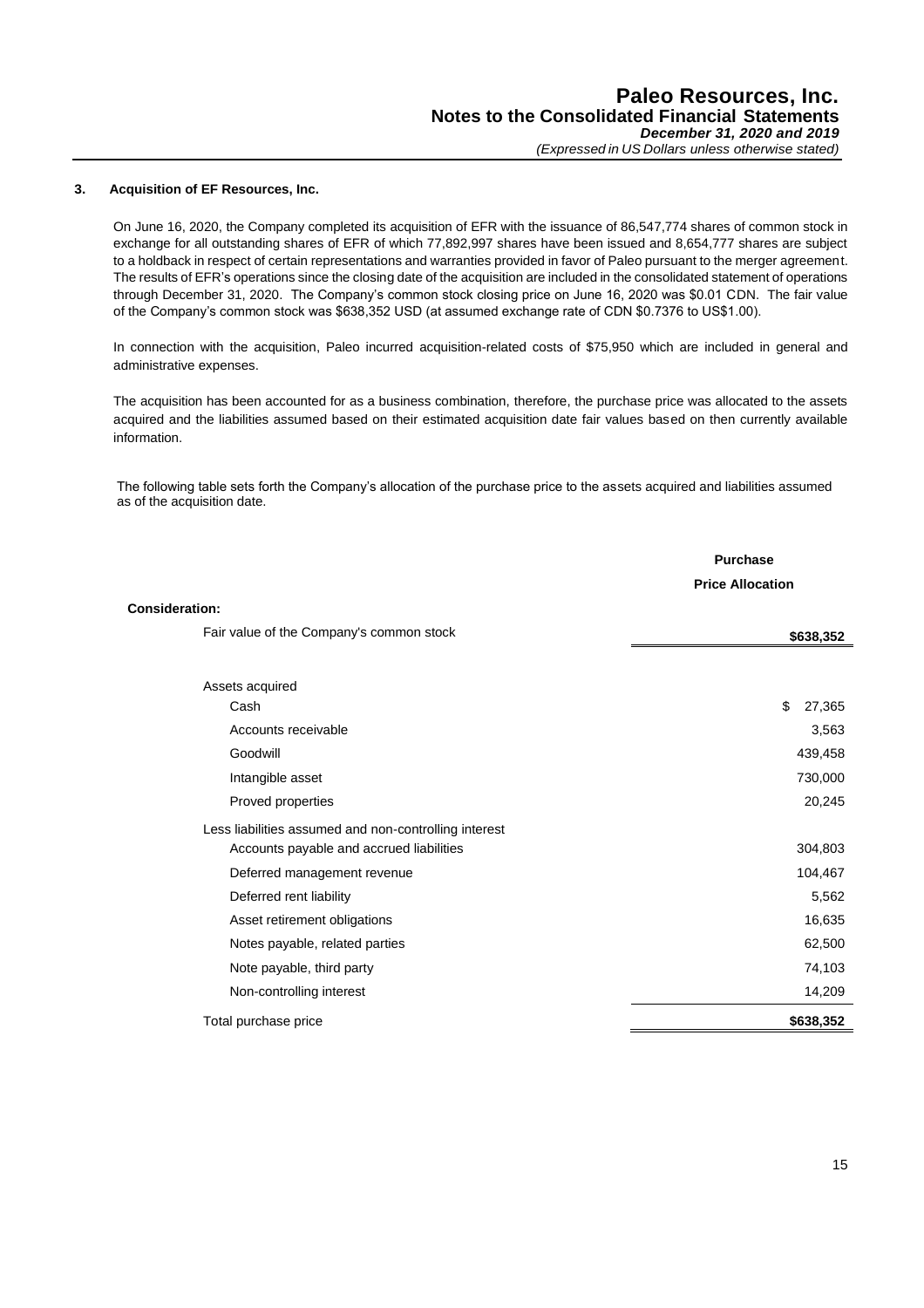#### **3. Acquisition of EF Resources, Inc.** *(continued)*

The results of operations attributable to EFR are included in the Company's consolidated statement of operations and comprehensive income (loss) beginning on June 16, 2020. Revenues of \$139,599 and net loss of \$951,496 attributable to the Company's shareholders from EFR were generated from June 16, 2020 to December 31, 2020.

The following unaudited pro forma condensed combined financial information was derived from historical financial statements of Paleo and EFR and gives the effect to the acquisition as if it had occurred on January 1, 2019. The below information reflects pro forma adjustment for the issuance of the Company's common stock in exchange for EFR's outstanding share of common stock, as well as pro forma adjustments based on available information and certain assumptions that the Company believes are reasonable as of the closing date of the acquisition.

Additionally, unaudited pro forma earnings were adjusted to excluded acquisition-related costs incurred by EFR of \$161,450 and Paleo of \$75,950. The pro forma results of operations do not include any cost savings or other synergies that may result from the acquisition or any estimated costs that have been or will be incurred by the Company to integrate the EFR assets.

The unaudited pro forma condensed combined financial information has been included for comparative purposes and is not necessarily indicative of the results that might have actually occurred had the acquisition taken place on January 1, 2019; furthermore, the financial information is not intended to be a projection of future results.

|                                                      | For the years ended December 31. |             |  |
|------------------------------------------------------|----------------------------------|-------------|--|
|                                                      | 2020                             | 2019        |  |
|                                                      |                                  |             |  |
| Revenue<br>Net income (loss) attributable to Paleo   | 448.498                          | 760,657     |  |
| shareholders<br>Net income (loss) per common share - | (10,740,955)                     | 1,024,837   |  |
| basic and diluted                                    | (\$0.03)                         | \$0.00      |  |
| Weighted average shares outstanding:                 |                                  |             |  |
| Basic and diluted                                    | 313,179,813                      | 313,179,813 |  |

# **4. Deposit**

The deposit \$247,893 (2019 - \$240,729) relates to payments to the Alberta Energy Regulator ("AER") held in trust as security deposits in connection with AER estimated net future abandonment liabilities for operated Alberta well licenses. The deposit bears interest at bank prime minus 1.95%.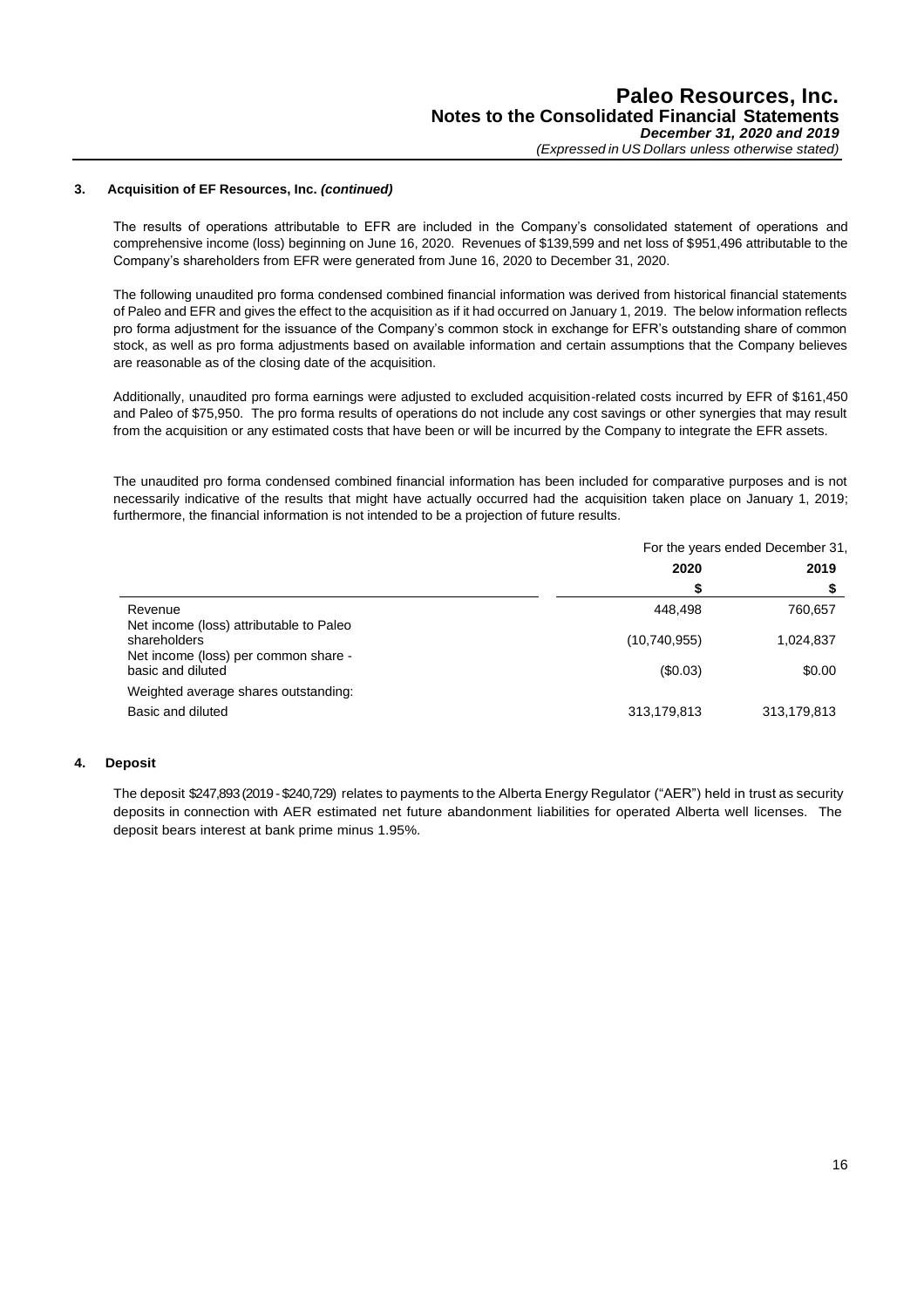# **5. Oil and gas properties, successful efforts method**

|                                                                            | 2020        | 2019        |
|----------------------------------------------------------------------------|-------------|-------------|
| Oil and gas properties                                                     | \$          | \$          |
|                                                                            |             |             |
| Proved properties                                                          | 6,594,169   | 6,318,074   |
| Accumulated depletion, depreciation, and impairment                        | (5,624,601) | (4,992,214) |
| Proved properties, net                                                     | 969,568     | 1,325,860   |
| Unproved properties                                                        |             | 8,620,615   |
| Total oil and gas properties, net                                          | 969,568     | 9,946,475   |
| The movement in the Company's proved oil and gas properties is as follows: |             |             |
|                                                                            | 2020        | 2019        |
| <b>Proved properties</b>                                                   | \$          | \$          |
| Cost                                                                       |             |             |
| Balance, beginning of year                                                 | 6,318,074   | 5,388,095   |
| <b>Additions</b>                                                           | 222,605     | 812,706     |
| Asset retirement obligation adjustments                                    | 32,297      | 88,111      |
| Gain on foreign exchange translation                                       | 21,193      | 29,162      |
| Balance, end of year                                                       | 6,594,169   | 6,318,074   |
| Accumulated depletion, depreciation, and impairment                        |             |             |
| Balance, beginning of year                                                 | 4,992,214   | 4,394,819   |
| Depletion and depreciation                                                 | 242,207     | 579,369     |
| Impairment                                                                 | 390,180     |             |
| Gain on foreign exchange translation                                       |             | 18,026      |
| Balance, end of year                                                       | 5,624,601   | 4,992,214   |
| Net book value                                                             | 969,568     | 1,325,860   |

The movement in the Company's unproved oil and gas properties is as follows:

|                                                 | 2020        | 2019       |
|-------------------------------------------------|-------------|------------|
| <b>Unproved properties</b>                      | \$          | \$         |
| Balance, beginning of period                    | 8,620,615   | 8,780,218  |
| Additions                                       |             | 116,191    |
| Properties adjustment                           |             | (151,069)  |
| <b>Disposition</b>                              |             | (12, 278)  |
| Impairment                                      | (8,620,615) | (112, 917) |
| Asset retirement obligation adjustment (Note 8) |             | 470        |
| Balance, end of period                          |             | 8,620,615  |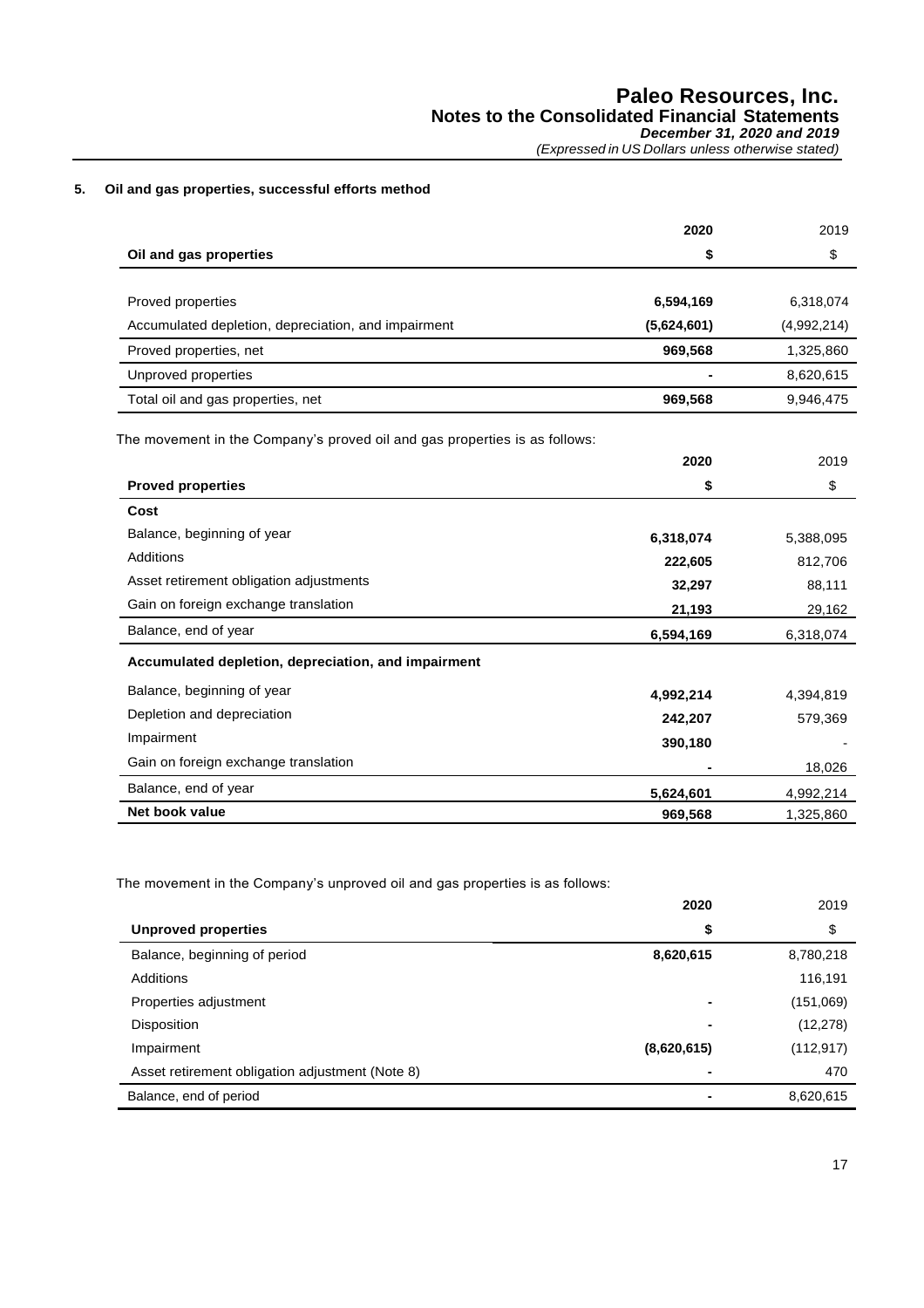#### **6. Loans payable**

|                                          | 2020      | 2019      |
|------------------------------------------|-----------|-----------|
|                                          | S         | \$        |
| Promissory note from US JV Partner       | 1,462,591 | 1,462,591 |
| Loan from US JV Partner                  | 62,500    |           |
| Loan from subsidiary of US JV Partner    | 2,096,619 | 1,531,000 |
| Total loans payable from related parties | 3,621,710 | 2,993,591 |
| Loan from third-party lender             | 300,000   | 300,000   |
| Paycheck Protection Program Ioan         | 74,103    |           |
| Economic Injury Disaster Loan            | 100,600   |           |
|                                          | 4,096,413 | 3,293,591 |

In September 2018, the Company converted outstanding accounts payable owing to the US JV into a promissory note. On May 29, 2020, the Company entered into a Modification of Note and Liens agreement with the lender which extended the maturity date of the outstanding balance of the loan of \$1,462,591 to June 30, 2021, and all monthly payments of principal and interest are deferred until the maturity date.

In September 2018, the Company also entered into a loan agreement with a wholly owned subsidiary of the US JV Partner for a total available amount of \$1,250,000. Effective March 31, 2019, the total available amount of the loan was amended to \$2,100,000. On May 29, 2020, the Company entered into a Modification of Note and Liens agreement with the lender which extended the maturity date of the outstanding balance of the loan of \$1,531,000 to June 30, 2021, and all monthly payments of principal and interest are deferred until the maturity date. On March 1, 2021, the wholly owned subsidiary of the US JV Partner has assigned the entire amount of the existing loan to equally to Roger S Braugh, Jr., a director and officer of Paleo, and Chris Pettit & Associated PC, a company controlled by Christopher J. Pettit, a director of Paleo, as trustee of a Trust, in the aggregate amount, including principal and interest, of \$2,283,662, subject to approval of the TSX Venture Exchange. See Note (19) Subsequent event.

The loan from a third-party lender is unsecured and bears interest at 6% per annum. On November 15, 2019, the Company entered into a loan amendment with the third-party lender which extends the maturity date to December 16, 2019 and requires the payment of principal and accrued interest of \$339,746 on that date. On July 17, 2020, Jim Durham (the "Plaintiff"), the third party lender, filed a claim against the Company and a related party who is the loan guarantor for Breach of Contract/Guaranty. The Plaintiff demands the repayment of loan plus interest and attorney's fees.

On April 21, 2020, the Company's subsidiary, EnergyFunders, LLC, entered into an unsecured loan with the U.S. Small Business Administration ("SBA") in the amount of \$74,103 under the Paycheck Protection Program (the "PPP Loan") with an interest rate of 1.0% and maturity date two years from the effective date of the PPP Loan. The Paycheck Protection Program was established under the Coronavirus Aid, Relief, and Economic Security Act (the CARES Act") and is administered by the SBA. Payments are required to be made in eighteen monthly installments of principal and interest, with the first payment being due on the date that is seven months after the date of the PPP loan. Under the CARES Act, the PPP Loan is eligible for forgiveness for the portion of the PPP Loan proceeds used for payroll costs and other designated operating expenses for up to eight weeks, provided at least 75% of PPP Loan proceeds are used for payroll costs and the Company meets all necessary criteria for forgiveness. Receipt of these funds requires the Company to, in good faith, certify that the PPP Loan was necessary to support ongoing operations of the Company during the economic uncertainty created by the COVID-19 pandemic. This certification further requires the Company to take into account current business activity and the ability to access other sources of liquidity sufficient to support ongoing operations in a manner that is not significantly detrimental to the business. Additionally, the SBA provides no assurance that the Company will obtain forgiveness of the PPP Loan in whole or in part.

On December 8, 2020, the Company's subsidiary, Paleo Resources (USA), Inc., entered into a secured loan with the U.S. Small Business Administration ("SBA") in the amount of \$100,600 under the Economic Injury Disaster Loan (the "EIDL Loan") with an interest rate of 3.75% and maturity date thirty years from the effective date of the EIDL Loan. The Economic Injury Disaster Loan was established under the Coronavirus Aid, Relief, and Economic Security Act (the CARES Act") and is administered by the SBA. Principal and interest payments of \$491 is due every month beginning twelve months from the date of the EIDL loan.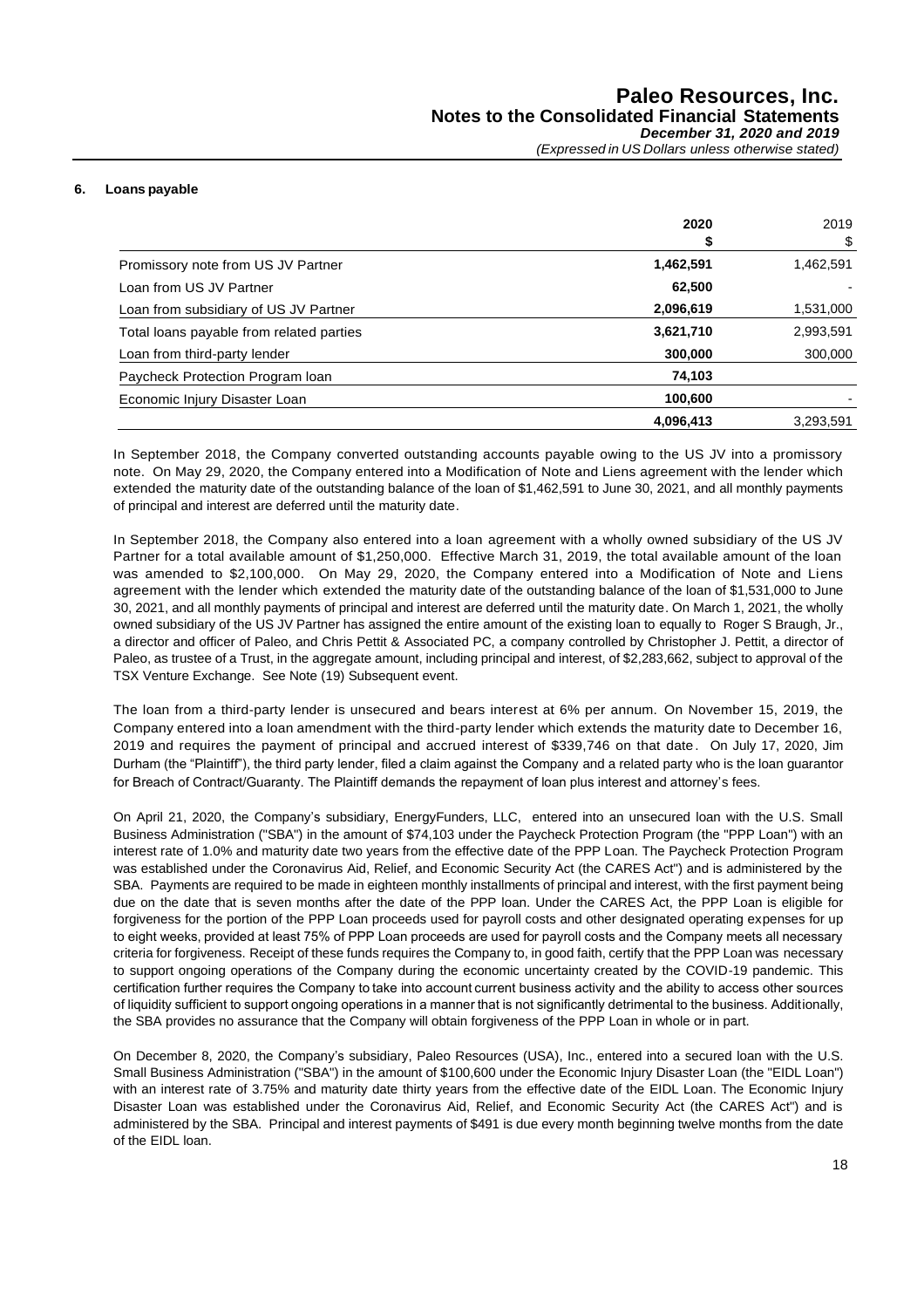#### **7. Convertible debentures**

|                                                  | 2020      | 2019<br>\$ |
|--------------------------------------------------|-----------|------------|
| Convertible debentures issued to related parties | 505,693   | 470,463    |
| Convertible debentures issued to third parties   | 1,591,053 | 1,562,137  |
|                                                  | 2,096,746 | 2,032,600  |

**2019 CD:** On June 5, 2019, the Company issued subordinated secured convertible debentures (the "June 2019 debentures") in the aggregate amount of CDN\$2,036,245

The debentures bear interest at a rate of seven and a half percent (7.5%) per annum, payable monthly in arrears on the 15th day of the following month and will mature on the date that is three years from the closing date. The debentures are secured by a subordinated (second-charge) security interest against the Company's working interest in the Joffre, Alberta property and convertible at any time at the holder's option into common shares of the Company at a conversion price of CDN\$0.12 (US\$0.0888 at an assumed exchange rate of CDN\$0.74 to US\$1.00) per common share. The holders of the debentures shall have the right, upon at least 30 days written notice prior to the date that is two (2) years following the closing date, to require the Company to repurchase all amounts outstanding under the debentures on the date that is two (2) years following the closing date, at a repurchase price equal to 115% of the outstanding principal amount of the debenture, together with payment of the interest on the principal amount accrued and unpaid to the repurchase date.

In July 2019, the Company closed a second tranche of the debenture offering (the "2019 debentures"). The Company settled a portion of the debt owed to the subsidiary of the US JV partner. Pursuant to the debt settlement, the Company issued debentures in the aggregate principal amount of CDN\$646,554 (\$482,000 at an assumed exchange rate of CDN\$0.7455 to US\$1.00) to shareholders of the US JV partner, namely Roger S. Braugh, Jr., a director of the Company and Chris Pettit & Associates PC, a company controlled by J. Pettit, a director of the Company, as trustee of a Trust.

In April 2021, the holders of the Company's 2019 convertible debentures in the aggregate principal amount of CDN\$2,682,799 have provided notice to require the Company to repurchase all amounts outstanding under the terms of the debentures. See Note (19) Subsequent event.

The following table summarizes the movement of Company's convertible debentures:

|                                                     | 2020      | 2019      |
|-----------------------------------------------------|-----------|-----------|
|                                                     |           | \$        |
| Balance, beginning of period                        | 2,032,600 |           |
| Convertible debentures issued, net of issuance cost |           | 1,955,813 |
| Amortization of issuance cost                       | 22,106    | 12,435    |
| Foreign exchange                                    | 42,040    | 64,352    |
| Balance, end of period                              | 2,096,746 | 2,032,600 |
|                                                     |           |           |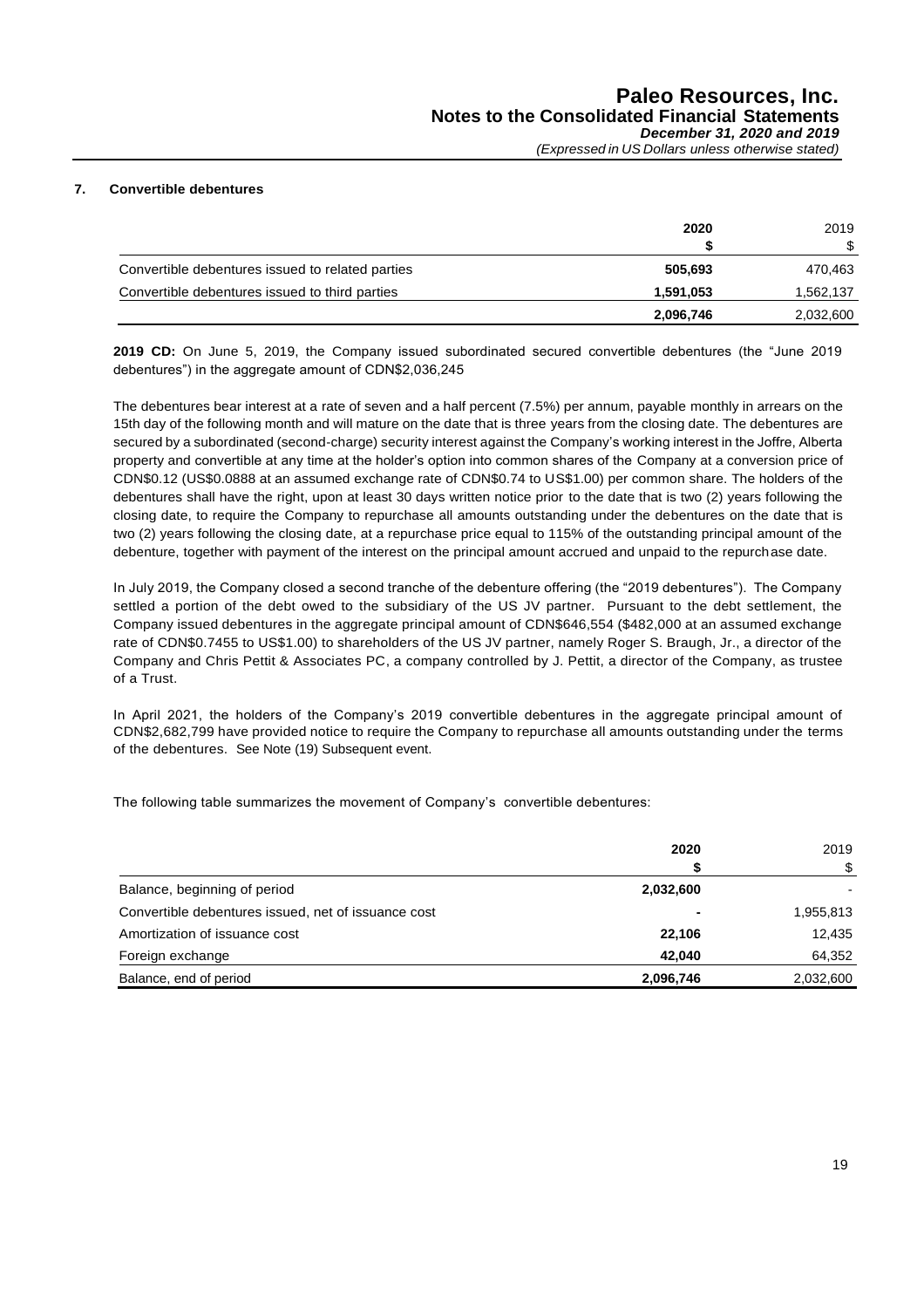#### **8. Asset retirement obligations**

The Company's asset retirement obligations ("ARO") represent the present value of the estimated cash flows expected to be incurred to plug, abandon and remediate producing properties, excluding salvage value, at the end of their productive lives in accordance with applicable laws. Change in estimated liabilities during the period relate primarily to changes in estimates of asset retirement costs. Change in estimated liabilities can also include, but are not limited to, change of estimated inflation rates, change in property lives and expected timing of settlement.

The following table presents the reconciliation of the carrying amount of the obligation associated with the reclamation and abandonment of the Company's oil and gas properties:

|                              | 2020    | 2019<br>\$ |
|------------------------------|---------|------------|
| Balance, beginning of period | 316,595 | 204,767    |
| Accretion                    | 21,654  | 15,719     |
| Additions                    | 16,635  | 31,581     |
| Change in estimate           | 32,297  | 57,000     |
| Foreign exchange             | 4,567   | 7,528      |
| Balance, end of period       | 391,748 | 316,595    |

# **9. Common stock**

*(a)* Authorized common stock

The authorized common stock consists of an unlimited number of Class A common shares. The common shares do not have a par value. All issued shares are fully paid.

*(b)* Common shares issued and outstanding

The change in issued share capital is as follows:

|                                     | Number of<br>common shares | Amount<br>S. |
|-------------------------------------|----------------------------|--------------|
| Balance December 31, 2019           | 235,286,816                | 31,729,775   |
| Issued for EF Resources acquisition | 77.892.997                 | 638,352      |
| <b>Balance December 31, 2020</b>    | 313,179,813                | 32,368,127   |

#### **10. Stock options**

The Company has a Stock Option Plan (the "Plan") to provide incentive for the directors, officers, employees, consultants and service providers of the Company. The total number of options granted to any one individual in any 12 month period, will not exceed 5% of the issued common shares of the Company.

Under the Plan, options may be granted to directors, officers, key employees and consultants of the Company. The Plan is a "rolling" stock option plan reserving for issuance upon the exercise of options granted pursuant to the plan a maximum of 10% of the issued and outstanding shares of the Company at any time, less any shares required to be reserved with respect to options granted by the Company prior to the implementation of the Plan.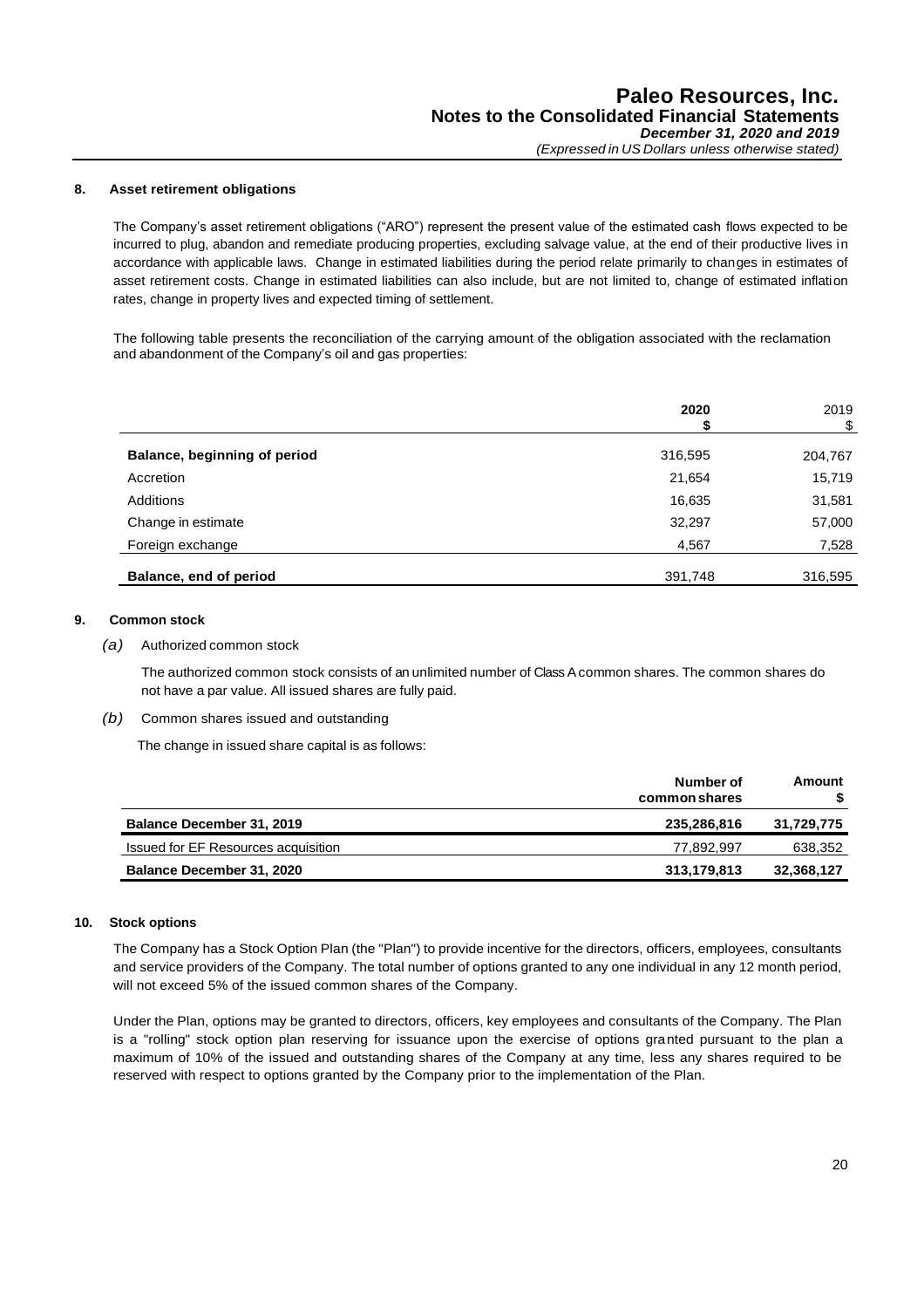#### **10. Stock options** *(continued)*

Under TSX Venture Exchange policies, a "rolling" stock option plan which sets the number of common shares issuable under the plan at a maximum of 10% of the issued and outstanding common shares at the time of the grant must be approved and ratified by shareholders on an annual basis.

On April 6, 2017, the Company granted 2,000,000 stock options to directors and officers of the Company with an exercise price of CDN\$0.15 and an expiry date of April 6, 2022. These stock options vest 50% on the grant date and 25% on each of the first and second anniversaries from the grant date. As of December 31, 2020, all of these stock options have vested and remain outstanding. As of December 31, 2020, the 2,000,000 outstanding options have a weighted average term of 1.25 years and an intrinsic value of zero.

For the years ended December 31, 2020 and 2019, the Company recorded share-based compensation expense of \$nil and \$5,957, respectively.

#### **11. Net income (loss) per common share**

Basic net income (loss) per common share is computed by dividing net loss available to common stockholders by the weighted average number of common shares outstanding. Diluted net loss per common share is computed similar to basic net loss per common share except that the denominator is increased to include the number of additional common shares that would have been outstanding if the potential common shares had been issued and if the additional common shares were dilutive. The treasury stock method and as if converted methods are used to determine the dilutive shares for the Company's options and warrants and convertible notes, respectively. In periods when losses are reported, the weighted-average number of common shares outstanding excludes common stock equivalents, because their inclusion would be anti-dilutive.

The following table sets forth the computation of basic and diluted income per common share for the years ended December 31, 2020 and 2019:

|                                                                               | 2020           | 2019        |
|-------------------------------------------------------------------------------|----------------|-------------|
| Numerator:                                                                    |                |             |
| Net income (loss) attributable to Paleo's shareholders                        | (\$10,711,831) | \$1,479,561 |
| Add: interest expense on convertible debentures                               |                | 82,235      |
| Numerator for basic and diluted income                                        | (\$10,711,831) | \$1,561,796 |
| Denominator:                                                                  |                |             |
| Weighted average number of common shares outstanding - basic                  | 277,541,099    | 235,286,816 |
| Dilution effect of if-converted debentures                                    |                | 22,356,658  |
| Denominator for weighted average number of common shares outstanding -diluted | 277,541,099    | 257,643,474 |
| Net income (loss) per common shares - diluted                                 | (\$0.04)       | \$0.01      |

The Company excluded the following shares from diluted income (loss) per share calculations because they are anti-dilutive

|                               | 2020       | 2019                     |
|-------------------------------|------------|--------------------------|
| <b>EFR holdback shares</b>    | 8,654,777  | $\blacksquare$           |
| Share options                 | 2,000,000  | 2,000,000                |
| Convertible debentures shares | 22,356,658 | $\overline{\phantom{0}}$ |
| Total shares                  | 33,011,435 | 2,000,000                |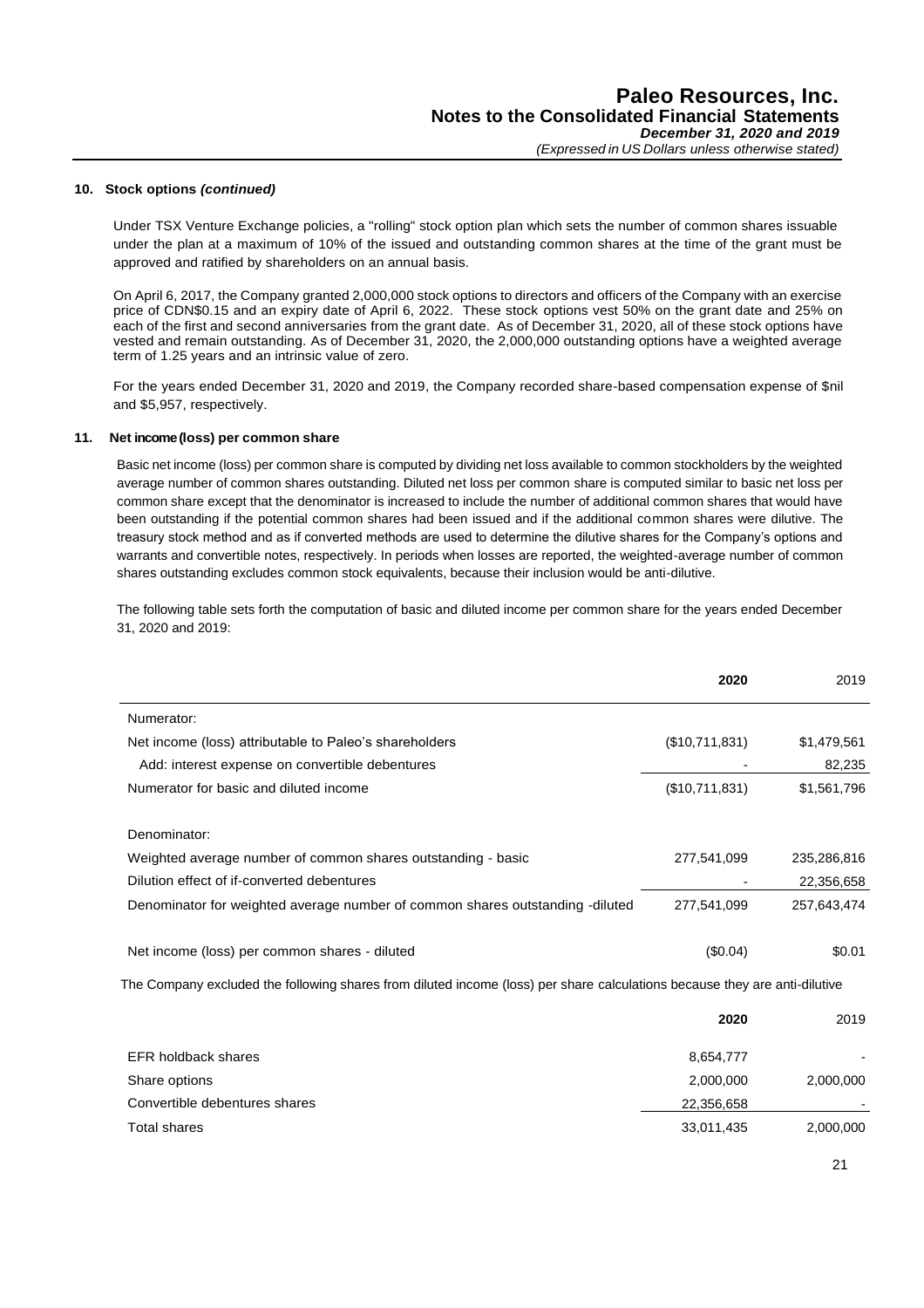#### **12. Related party transactions**

Related parties include the Board of Directors, senior management and enterprises that are controlled by these individuals. Related party transactions are conducted in the normal course of operations under normal market conditions and terms. The following transactions were entered into with related parties during the years ended December 31, 2020 and 2019:

|                                   |                                                    | 2020    | 2019    |
|-----------------------------------|----------------------------------------------------|---------|---------|
| <b>Related Party</b>              | Transactions                                       |         |         |
|                                   |                                                    |         |         |
| Director and Trust <sup>(1)</sup> | Convertible debentures - interest expense incurred | 36.275  | 30,145  |
| US JV Partner and sub $(2)$       | Promissory note and loan interest expense incurred | 130,568 | 189.078 |
| US JV Partner                     | US operation revenues and expenses, net            | 85.403  | 280.842 |
|                                   |                                                    |         |         |

- (1) Total accrued interest payable to the director and the Trust as of December 31, 2020 was \$229,760 (2019 \$229,254) and is included in accounts payable and other liabilities.
- (2) The US JV Partner is owned by a director of the Company and a Trust controlled by another director in his capacity as trustee of the Trust. Included in accounts payable as at December 31, 2020 is \$972,839 (December 31, 2019 - \$756,869) owing to the US JV Partner and its subsidiary.

The Company receives management fees from the investment companies managed by a Company's subsidiary, which at times are paid in advance and are recorded on the balance sheet as deferred management fees, related parties. As of December 31, 2020, deferred management fees totaled \$65,466 (2019 -\$nil). For the year ended December 31, 2020, management fee revenue was \$39,000 and \$nil for 2019. The Company received a carried interest in investee companies as part of management fee. Management fees from the carried interest for the years ended December 31, 2020 and 2019 were \$18,239 and \$nil, respectively.

The Company received reimbursement revenue for costs incurred from related parties totaling \$46,352 for the year ended December 31, 2020 and \$nil for 2019.

The Company received consulting income from related parties totaling \$7,525 for the year ended December 31, 2020 and \$nil for 2019.

On June 16, 2020, the Company authorized the issuance of common shares of Paleo to the former shareholders of EFR (see Note 3). Charles Minshew, CEO of EFR is entitled to receive up to 14,978,269 common shares with 13,480,442 common shares received upon closing of the acquisition and 1,497,827 common shares subject to holdback ("Holdback Shares") and will be issued in the event that no claims diminish the available Holdback Shares per the terms of the merger agreement.

Certain officers are shared with a related party and the officers' compensations are paid by the related party and not charged to the Company. The Company's president is providing services to the Company, from January 31, 2020, for no compensation.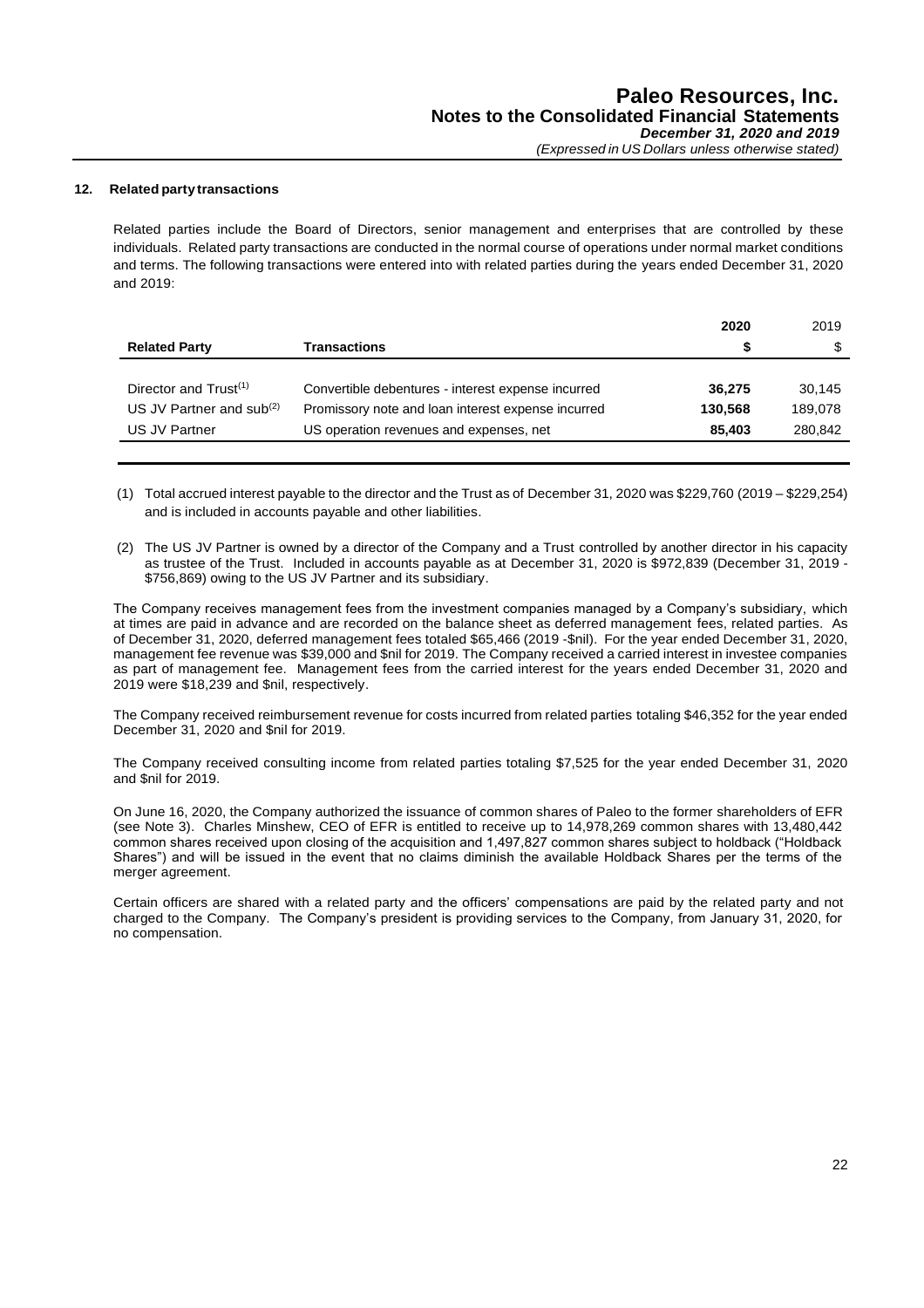**-**

#### **13. Income Taxes**

The provision for income taxes is as follows:

|                                                     | 2020        | 2019       |
|-----------------------------------------------------|-------------|------------|
|                                                     | S           | \$         |
| Current tax expense (benefit)                       | ۰           |            |
| Deferred tax expense (benefit)                      |             |            |
| Canada                                              | (102, 450)  | 1,142,007  |
| <b>United States</b>                                | (2,272,608) | (255, 777) |
| Total deferred tax benefit                          | (2,375,058) | 886,230    |
| Total income tax expense (benefit)                  |             |            |
| before valuation allowance                          | (2,375,058) | 886,230    |
| Valuation allowance (utilization of losses carried) | 2,375,058   | (886,230)  |
|                                                     |             |            |

On June 28, 2019 Alberta Bill 3, the Job Creation Tax Cut (Alberta Corporate Tax Amendment) Act, was signed into law resulting in a reduction of the Alberta corporate tax rate from 12% to 11% effective July 1, 2019, with further 1% rate reductions to take effect every year on January 1 until the general corporate tax rate is 8% on January 1, 2022.

The Company's Canadian statutory income tax rate of 23.0% (2019- 23%) is comprised of a Federal rate of 15% and an Alberta provincial tax rate of 8% for the 2020 and 2019 tax year, which is based upon the expected utilization of existing temporary differences in years after 2021.

The Company's US subsidiary has a statutory income tax rate of 21% consisting of federal taxes of 21% and no state income tax in Texas for 2020 and 2019 tax years.

The tax effects of temporary differences that give rise to significant portions of the deferred tax assets and liabilities are presented below:

|                                            | 2020          | 2019      |
|--------------------------------------------|---------------|-----------|
|                                            |               | \$        |
| Deferred tax assets:                       |               |           |
| Net-operating losses carried forward       | 889.444       | 757.081   |
| Net-operating losses carried forward (USA) | 4,057,259     | 1,529,298 |
| Financing costs                            | (1,318)       | 8.158     |
| Oil and gas properties                     | 2,205,193     | 1.949.958 |
| Less valuation allowance                   | (7, 150, 578) |           |
|                                            | ۰             |           |

The Company has CDN\$4,923,654 (2019 – CDN\$4,275,201) net operating losses in Canada which expire between 2025 and 2039. The Company has net operating losses for income tax purposes in the U.S. of US\$19,320,279 (2019 – \$7,282,370), of which \$18,079,653 expire between 2035 and 2039 and \$1,240,626 will carry forward indefinitely. Canadian and US tax returns for the years 2017 to 2020 are subject to examination by the respective tax authorities.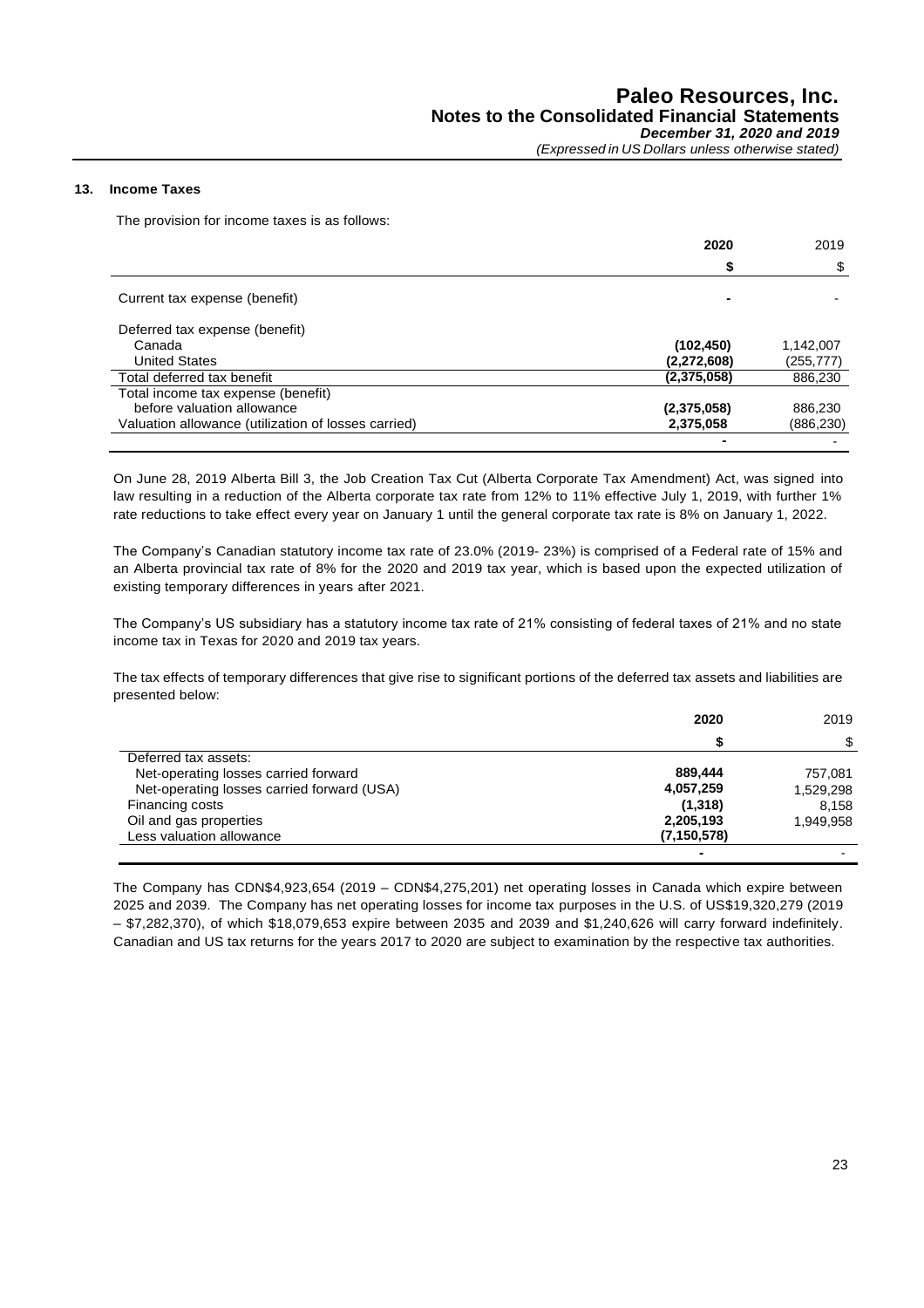#### **14. Revenue**

The Company sells its production pursuant to variable price contracts entered into by the Company's operator or contract operator of its joint operations. The transaction price for variable priced contracts is based on the commodity price, adjusted for quality, location or other factors, whereby each component of the pricing formula can be either fixed or variable, depending on the contract terms. Under the contracts, the Company is required to deliver a fixed or variable volume of crude oil, natural gas, and NGLs to the contract counterparty. Revenue is recognized when a unit of production is delivered to the contract counterparty. The amount of revenue recognized is based on the agreed transaction price.

Currently, all of the Company's crude oil, natural gas and NGLs is sold on the Company's behalf at spot prices received by the operator or contract operator of the Company's joint operations. Gathering fees charged to third parties are earned under multi-year contracts at fixed fees by volume.

Revenue from petroleum and natural gas sales is presented net of associated royalties.

The following table provides a summary of the Company's oil and gas revenue attributable to the Company's shareholder disaggregated by revenue source December 31, 2020 and 2019:

|                                 | 2020    | 2019    |
|---------------------------------|---------|---------|
|                                 | S       | \$      |
| Crude oil                       | 2,715   | 78,271  |
| Natural gas liquids             | ۰       | 1,552   |
| Natural gas                     | 204,709 | 181,642 |
| Petroleum and natural gas sales | 207,424 | 261,465 |
| Other income (1)                |         | 189     |
|                                 |         |         |
| Total revenue                   | 207,424 | 261,654 |

(1) Other income primarily consists of gathering fee income and sulfur sales.

Revenue received from third party operator and from the US JV Partner represented 1% and 99%, respectively, of the total revenue during the year ended December 31, 2020. For 2019, revenue received from one contractor operator was 32% and 68% from US JV Partner.

The Company recognizes management fee revenue as services are provided to investee companies only when a firm agreement or contract is in place, services have been rendered and collectability is reasonably assured. Management fees received related to future management activities are recorded as deferred revenue and recognized as revenue based on the agreed monthly fixed fee. For the years ended December 31, 2020 and 2019, management fee revenue was \$39,000 and \$nil, respectively. The Company also receives a carried interest in investee companies as part of management fee. For the years ended December 31, 2020 and 2019, carried interest management fee was \$18,239 and \$nil, respectively.

The Company recognizes reimbursement revenue relating to soft costs incurred on behalf of investee companies at the time the costs have been incurred and the reimbursement is reasonably assured. The related expenses incurred is reported under general and administrative expenses in the consolidated statements of operations and comprehensive income (loss). The Company received reimbursement revenue for soft costs incurred from related parties for the years ended December 31, 2020 and 2019 of \$1,500 and \$nil, respectively. For the years ended December 31, 2020 and 2019, platform reimbursement revenue was \$78,145 and \$nil, respectively.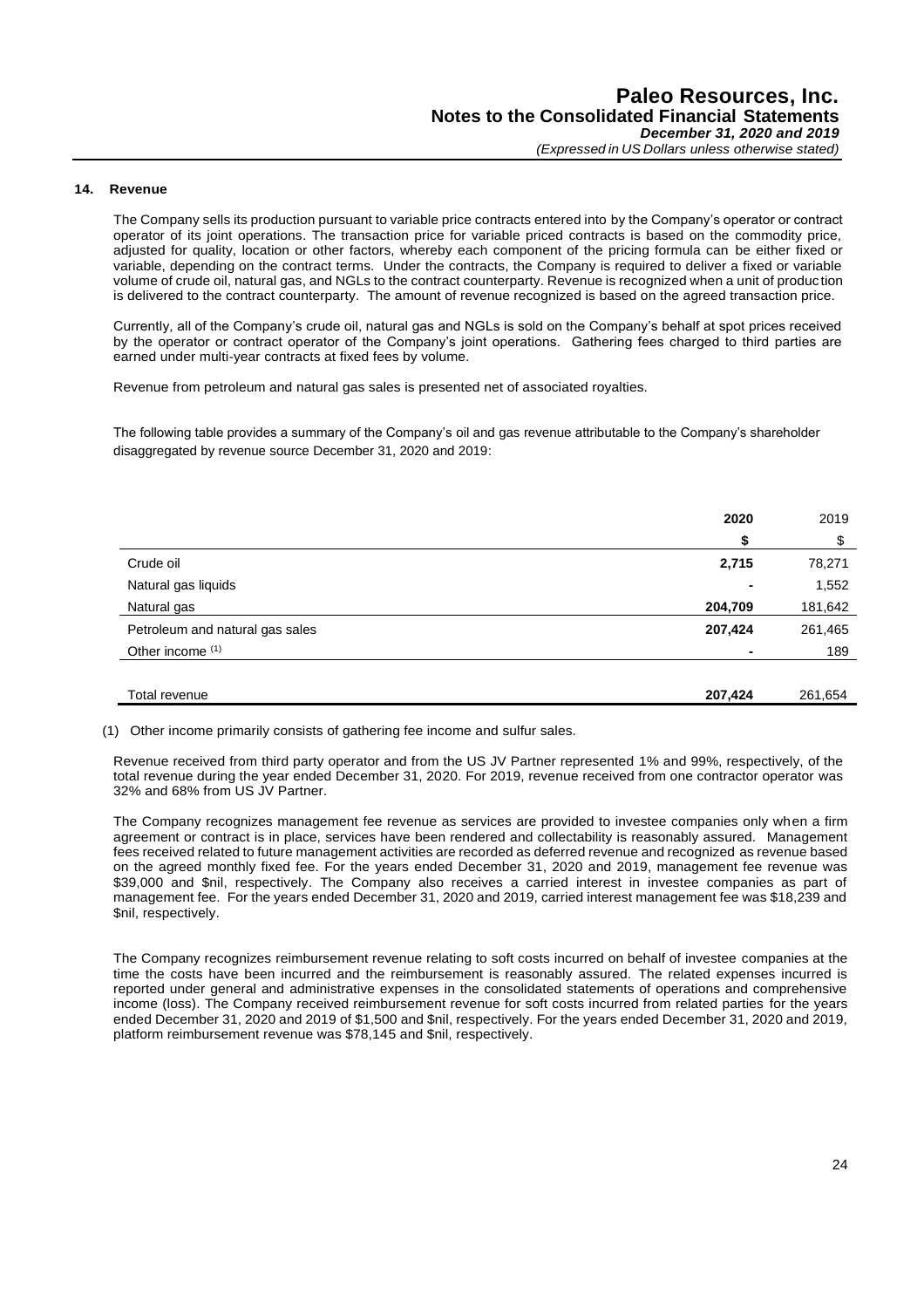# **15. Segment information**

The Company's reportable segments are determined based on its geographic locations and types. The Canada segment includes the exploration for, and development and production of, crude oil and natural gas in Alberta, Canada and the acquisition, exploration and development of precious and base metal properties in Ontario, Canada. U.S. includes the exploration for, and the development and production of, crude oil and natural gas in USA. As of June 16, 2020, the Company added Fintech platform to its reportable segments. The Fintech platform includes the operations of the energy-focused investment listing and investment portfolio management activities. Corporate includes corporate activities and items not allocated between operating segments.

# **For the year ended December 31, 2020**

|                                                          | Canada    | U.S.          | Fintech platform | Corporate  | Consolidated   |
|----------------------------------------------------------|-----------|---------------|------------------|------------|----------------|
|                                                          | \$        | \$            | \$               | \$         | \$             |
| Revenue, net                                             |           | 204,709       | 139,599          |            | 344,308        |
| Operating costs and expenses                             |           |               |                  |            |                |
| Lease operating expenses                                 | 26,330    | 72,095        |                  |            | 98,425         |
| Production taxes                                         |           | 22,747        | 64               |            | 22,811         |
| General and administrative                               |           |               | 367,476          | 330,470    | 697,946        |
| Depletion, depreciation, amortization, and accretion     | 13,740    | 249,378       | 6,826            |            | 269,944        |
| Impairment and dry hole expense                          |           | 9,043,092     | 723,917          |            | 9,767,009      |
| Mining royalty and staking                               | (1, 122)  |               |                  |            | (1, 122)       |
| Total operating costs and expenses                       | 38,948    | 9,387,312     | 1,098,283        | 330,470    | 10,855,013     |
| Loss from operations                                     | (38, 948) | (9, 182, 603) | (958, 684)       | (330, 470) | (10, 510, 705) |
| Other income and (expense)                               |           |               |                  |            |                |
| Interest expense                                         |           |               | (410)            | (321, 862) | (322, 272)     |
| Foreign exchange gain                                    |           |               |                  | 10,337     | 10,337         |
| Gain on forgiveness of debt                              |           |               |                  | 72,422     | 72,422         |
| Other income                                             |           |               | 7,525            | 13,764     | 21,289         |
| Other income and (expense), net                          |           |               | 7,115            | (225, 339) | (218, 224)     |
| <b>Net loss</b>                                          | (38, 948) | (9, 182, 603) | (951, 569)       | (555, 809) | (10, 728, 929) |
| Net loss attributable to non-controlling interest        |           |               | (17,098)         |            | (17,098)       |
| Net loss attributable to Paleo Resources, Inc. sharehold | (38, 948) | (9, 182, 603) | (934, 471)       | (555, 809) | (10, 711, 831) |
| Proved oil and gas properties expenditures               | 24,359    | 198,246       |                  |            | 222,605        |
| As at December 31, 2020                                  |           |               |                  |            |                |
| Canadian assets                                          | 925,085   |               |                  |            | 925,085        |
| U.S. oil and gas operation assets                        |           | 444,710       |                  |            | 444,710        |
| U.S. Fintech platform operation assets                   |           |               | 505,483          |            | 505,483        |
|                                                          | 925,085   | 444.710       | 505,483          |            | 1,875,278      |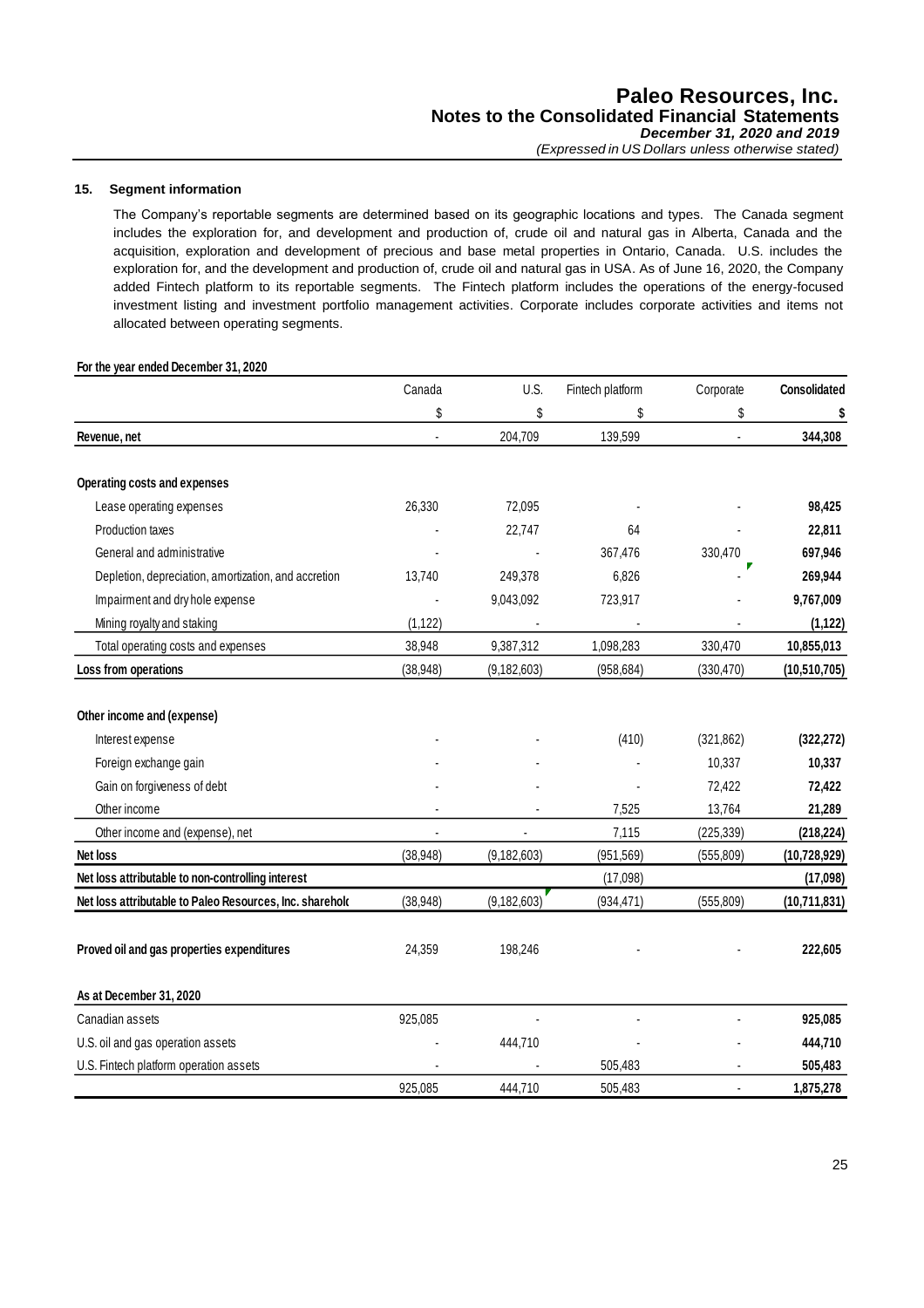# **15. Segment information** *(continued)*

**For the year ended December 31, 2019**

|                                              | Canada     | U.S.       | Corporate  | Consolidated |
|----------------------------------------------|------------|------------|------------|--------------|
|                                              | \$         | \$         | \$         |              |
| Revenue, net of royalties                    | 83,347     | 178,307    |            | 261,654      |
| Operating costs and expenses                 |            |            |            |              |
| Lease operating expenses                     | 100,843    | 153,355    |            | 254,198      |
| <b>Production taxes</b>                      |            | 4,367      |            | 4,367        |
| General and administrative expenses          |            |            |            |              |
| Share-based payments                         |            |            | 5,957      | 5,957        |
| Other general and administrative expenses    |            |            | 815,359    | 815,359      |
| Depletion, depreciation and accretion        | 97,789     | 497,299    |            | 595,088      |
| Impairment                                   |            | 112,917    |            | 112,917      |
| Mining royalty and staking                   | 72,498     |            |            | 72,498       |
| Total operating costs and expenses           | 271,130    | 767,938    | 821,316    | 1,860,384    |
| Loss from operations                         | (187, 783) | (589, 631) | (821, 316) | (1,598,730)  |
| Other income and (expense)                   |            |            |            |              |
| Interest expense                             |            |            | (367, 149) | (367, 149)   |
| Foreign exchange gain                        |            |            | 78,728     | 78,728       |
| Gain on forgiveness of debt                  | 3,110,629  |            |            | 3,110,629    |
| Gain on disposition of unproved properties   |            | 12,722     |            | 12,722       |
| Gain on disposition of shares                |            |            | 243,361    | 243,361      |
| Other income and (expense), net              | 3,110,629  | 12,722     | (45,060)   | 3,078,291    |
| Net income attributable to shareholders      | 2,922,846  | (576, 909) | (866, 376) | 1,479,561    |
| Unproved oil and gas properties expenditures |            | (46, 686)  |            | (46, 686)    |
| Proved oil and gas properties expenditures   | 628,259    | 301,720    |            | 929,979      |
| As at December 31, 2019                      |            |            |            |              |
| Canadian assets                              | 1,116,669  |            |            | 1,116,669    |
| U.S. assets                                  |            | 9,412,242  |            | 9,412,242    |
| Corporate assets                             |            |            |            |              |
|                                              | 1,116,669  | 9,412,242  |            | 10,528,911   |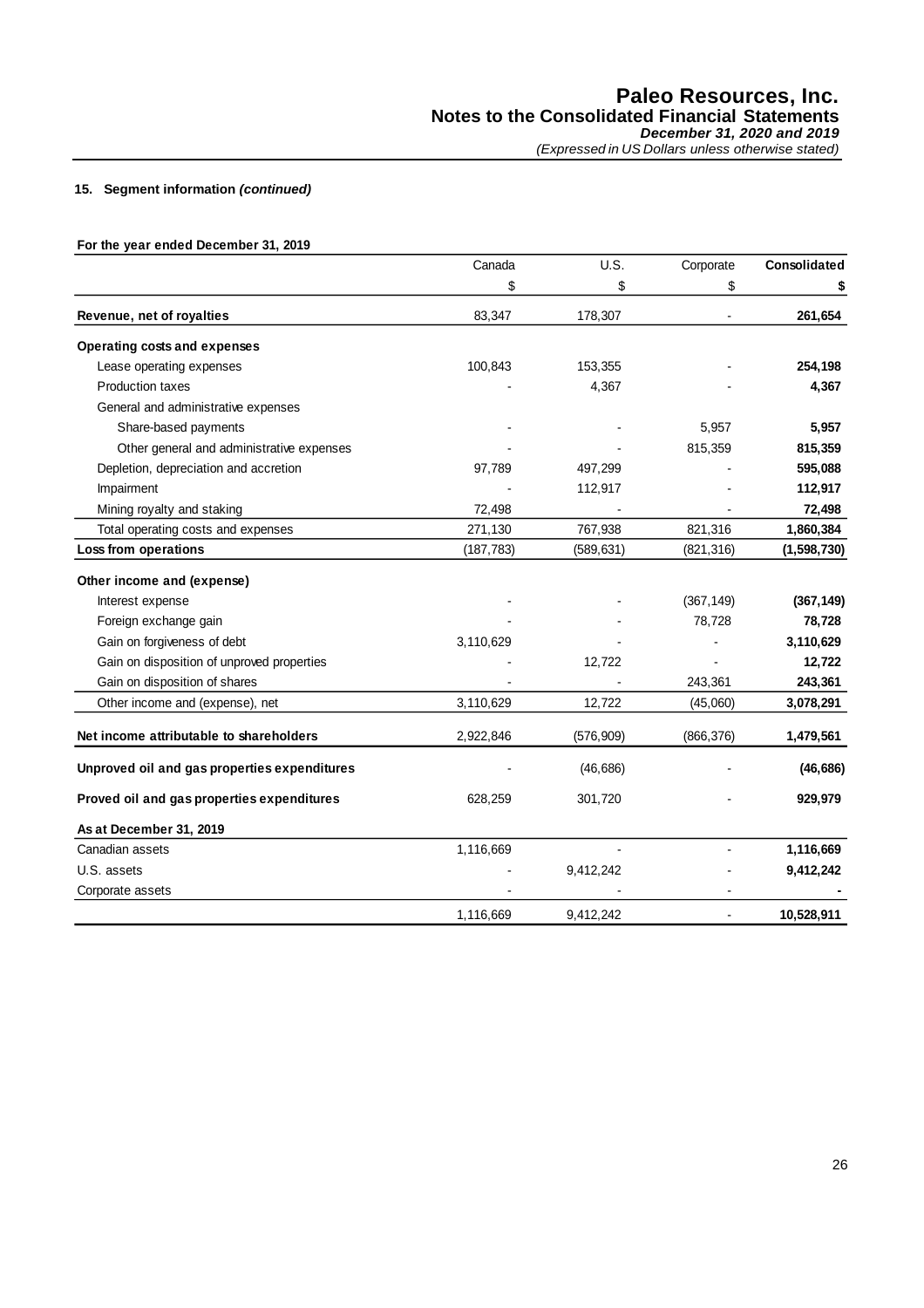#### **16. Commitments**

(a) The Company has the following debt obligation principal repayments over the next five years (Note 6 and 7):

| Year       |                          |
|------------|--------------------------|
| 2021       | 5,739,848                |
| 2022       | 352,711                  |
| 2023       | $\overline{\phantom{a}}$ |
| 2024       | $\overline{\phantom{a}}$ |
| Thereafter | 100,600                  |

(b) As described in Note 3, the Company completed the Acquisition with EFR. EFR leases its office under a long-term operating lease agreement that was effective from June 1, 2018 to October 31, 2023. The lease contains an early termination option which allows EFR to terminate the lease at the end of the  $41<sup>st</sup>$  full month provided nine months advance notice is given and an early termination fee equal to the sum of two months base rent plus one-month base rent prorated for each year remaining on the lease.

The lease contains the following provisions, nine months free rent, and annual rent increases. The total amount of rental payments due over the lease term is being charged on a straight-line basis over the term of the lease. The difference between rent expense recorded and the amount paid is credited or charged to deferred rent liability. The Company incurred rent expense of \$22,777 for the year ended December 31, 2020 and \$nil for 2019.

Future minimum rental commitments under the operating lease are as follows as of December 30, 2020:

| Year | USD <sub>\$</sub> |
|------|-------------------|
| 2021 | 46,607            |
| 2022 | 47,545            |
| 2023 | 40,560            |

#### **17. Subsequent events**

Pursuant to the Burchell Lake Property Amendment Agreement dated September 27, 2011, the Company has elected to not pursue any further drilling and development of the Burchell Lake Properties. On January 15, 2021, the Company completed the transfer of Burchell Lake mining claims to mineral interest owners.

On March 1, 2021, the entire amount of the existing loan from the subsidiary of US JV Partner has been assigned to Roger S. Braugh, Jr., a director and officer of Paleo, and Chris Pettit & Associates PC, a company controlled by Christopher J. Pettit, a director of Paleo, as trustee of a Trust, in the aggregate amount, including principal and interest, of \$2,283,662. On March 30, 2021, the Company settled outstanding indebtedness, excluding interest, the aggregate amount of \$2,096,619 now owing to director and trustee following the noted assignment, through the issuance of an aggregate of 132,474,848 common shares of the Company at an agreed upon price of CDN\$0.02 per share. The common shares issued in connection with the Debt Settlement are subject to a hold period that expires on July 31, 2021.

On March 9, 2021, the Company entered into a Common Stock Purchase and License Agreement with Field Genie, Inc. Field Genie, Inc.("FGI") is a technology service provider that uses advanced artificial intelligence techniques to deliver solutions using spatial/geo intelligence and computer vision, including real-time detection and recognition of objects and patterns. In connection with the above agreement, the Company agreed to purchase a maximum of 50,000 shares of common stock of FGI at \$10 per share or an aggregate purchase price of \$500,000 in exchange for a license to certain intellectual property of FGI. The purchase price is payable over a period of 12 months.

In April 2021, a Company's subsidiary entered into an unsecured loan with the U.S. Small Business Administration ("SBA") in the amount of \$74,103 under the Paycheck Protection Program Second Draw.